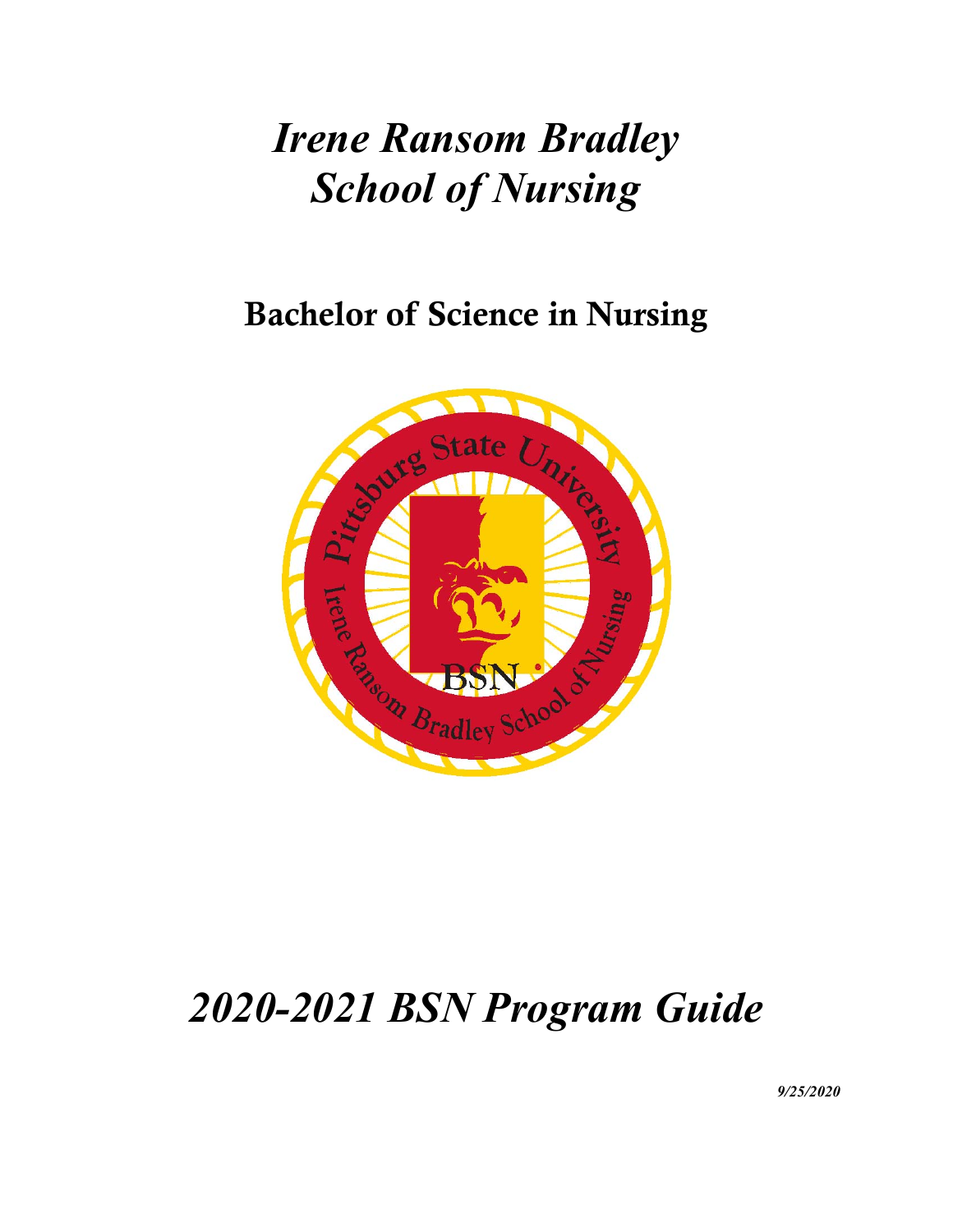## **Welcome to the Irene Ransom Bradley School of Nursing at Pittsburg State University**

The faculty, staff and I extend to you a warm welcome. Thank you for your interest in the Bachelor of Science in Nursing degree program. The Irene Ransom Bradley School of Nursing is located in McPherson Hall on the beautifully maintained PSU campus. Our university is large enough to offer a wide array of opportunities, yet small enough to allow attention to meeting individualized student teaching-learning needs and personalized professional goals.

School of Nursing faculty are available for advising nursing students, freshman through graduate levels. We welcome the opportunity to visit with you about your interest in a career as a professional nurse. Our baccalaureate degree in nursing at PSU is accredited by the Commission on Collegiate Nursing Education, 655 K Street, NW, Suite 750, Washington D.C. 20001, Phone: 202-463-6930 (www.aacnnursing.org), and approved by the Kansas State Board of Nursing Landon State Office Building, 900 SW Jackson, RM.1051, Topeka, Kansas 66612, Phone:785- 296-4929 (www.ksbn.org).

Please call or email to schedule an appointment to learn more about PSU nursing.

Sincerely,

Cheryl Giefer,  $PhD$ .

Director and University Professor Irene Ransom Bradley School of Nursing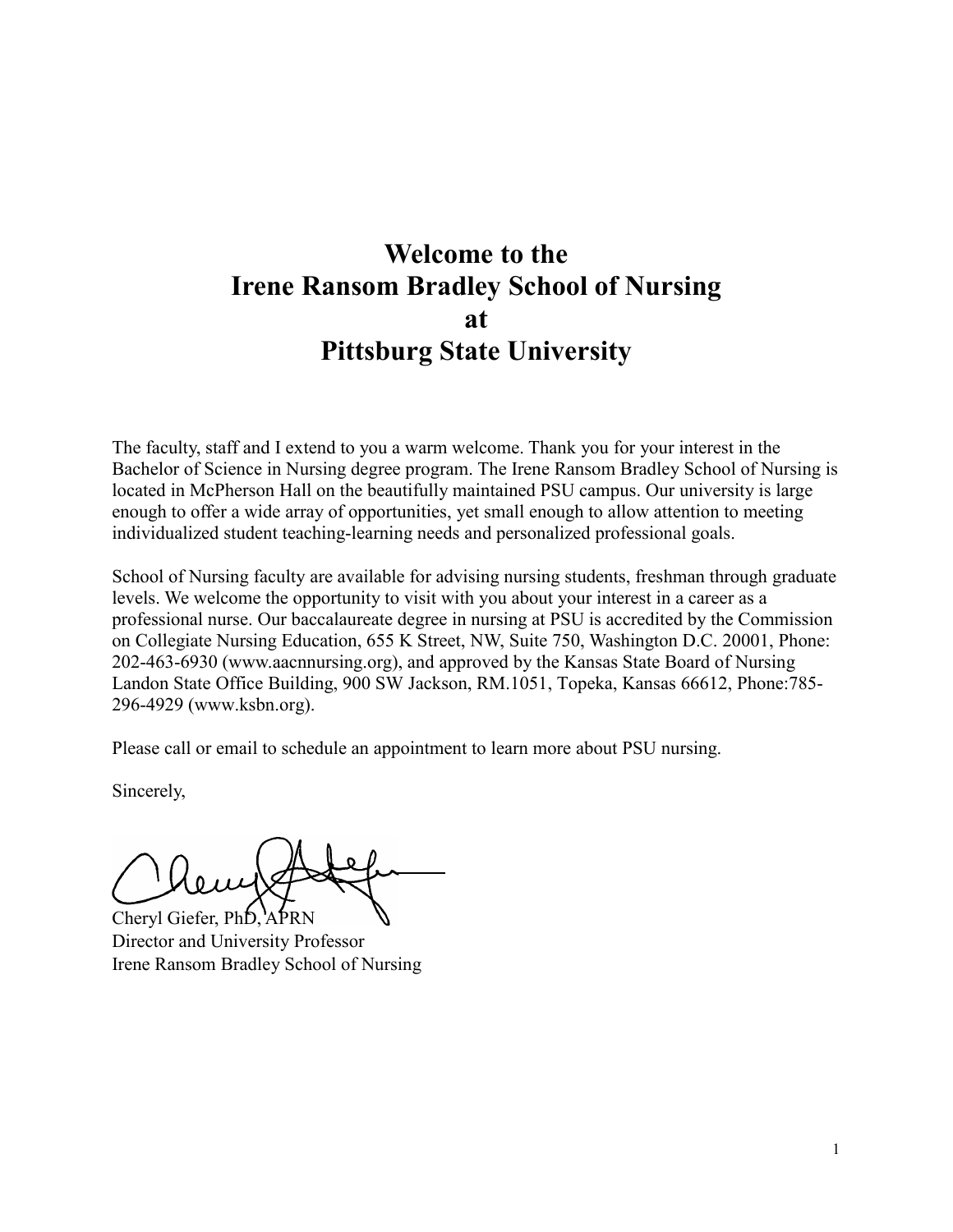## **Table of Contents**

| Page                                 |
|--------------------------------------|
|                                      |
|                                      |
| <b>General Information</b>           |
|                                      |
|                                      |
|                                      |
| <b>Baccalaureate Nursing Program</b> |
|                                      |
|                                      |
|                                      |
|                                      |
|                                      |
|                                      |
|                                      |
|                                      |
|                                      |
|                                      |
|                                      |
|                                      |
|                                      |
| <b>Special Programs</b>              |
|                                      |
|                                      |
|                                      |

Pittsburg State University prohibits discrimination on the basis of race, color, religion, sex, national origin, sexual orientation, age, marital or parental status, ancestry, genetic information, gender identity, gender expression, military or veteran status, or disabilities. The following person has been designated to address inquiries regarding the nondiscrimination policies: Director of Institutional Equity/Title IX Coordinator, 218 Russ Hall, 1701 S. Broadway, Pittsburg, KS 66762-7528, [equity@pittstate.edu](mailto:equity@pittstate.edu)

Website: **https://www.pittstate.edu/office/institutional-equity/index.html**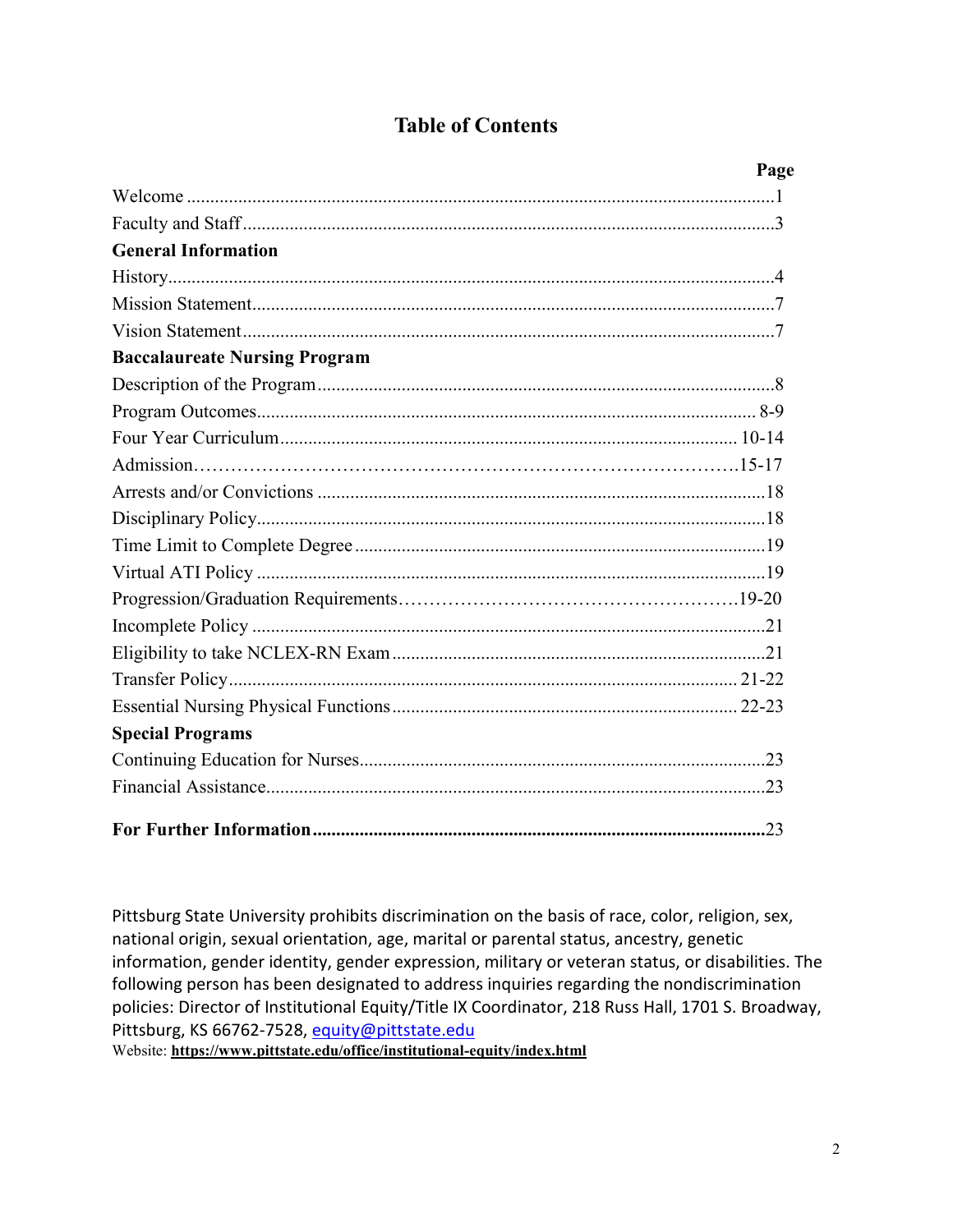## SCHOOL OF NURSING Faculty and Staff

| <b>Director</b>                             |  |
|---------------------------------------------|--|
|                                             |  |
| <b>Faculty</b>                              |  |
|                                             |  |
|                                             |  |
|                                             |  |
|                                             |  |
|                                             |  |
|                                             |  |
|                                             |  |
|                                             |  |
|                                             |  |
|                                             |  |
|                                             |  |
|                                             |  |
|                                             |  |
|                                             |  |
|                                             |  |
|                                             |  |
|                                             |  |
|                                             |  |
|                                             |  |
|                                             |  |
|                                             |  |
|                                             |  |
|                                             |  |
| <b>Health Simulation Center Coordinator</b> |  |
|                                             |  |
| <b>Front Office</b>                         |  |
|                                             |  |
|                                             |  |
|                                             |  |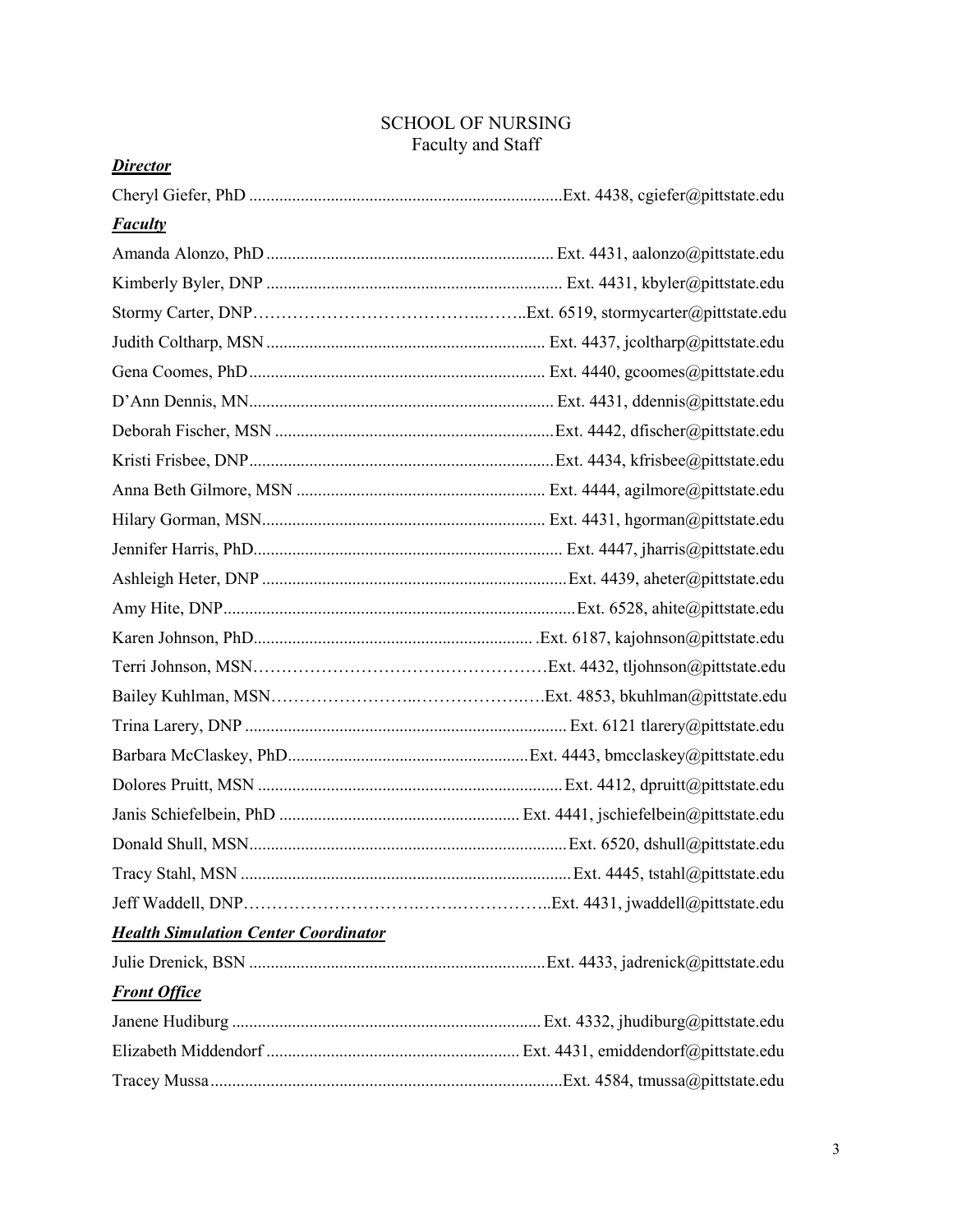## **General Information**

#### **History**

The Kansas State Legislature, following recommendation from the Kansas Board of Regents in 1969, established the Department of Nursing at Pittsburg State University in the fall of 1970. The nursing program received funding from the State Legislature in the spring of 1970, providing for a chairperson and two faculty for the planning year 1970-71.

Many years of planning involving the University, Mt. Carmel Medical Center, and the community preceded the establishment of the baccalaureate nursing program at Pittsburg State University. Responding to trends in nursing education and changes in the health care delivery system, Mt. Carmel Medical Center agreed to discontinue its School of Nursing when the University was ready to have a baccalaureate program in nursing. Mt. Carmel began phasing out its diploma program in 1970 and its last class was graduated in 1972.

The program at Pittsburg State University was approved by the Kansas State Board of Nursing in the spring of 1971 and 30 juniors were admitted to the upper division clinical nursing courses in the 1971 fall semester. The first class graduated in May 1973. At that time and until McPherson Nurse Education Building was completed, the Department was in a large, white, two-story house that was very homey, but somewhat crowded.

In 1974, under the direction of the first Chairman of the Department of Nursing, Cecilia Waggoner, federal grant monies for constructing a new nursing education building were approved. Matching funds donated by the McPherson family estate in the amount of \$400,000 were earmarked by Pittsburg State University to be used for construction of the educational facility. Construction of McPherson Hall began in the first part of 1976 and was completed during the summer of 1977. Dedication of the new building was held in September 1977, with Governor John Bennett in attendance.

McPherson Hall was designed and constructed with the objectives of the nursing program and the needs of the student in mind. Offices of all full-time faculty members are private. The reception area provides an attractive efficient atmosphere and workspace. The classrooms provide for groups of different sizes and the use of technology and varied instructional methods. A wide range of audio-visuals can be utilized because of the modern media capabilities. A health simulation center and learning resources center with professional staff is available. The Center has a family of simulators for student learning, and a student lounge with kitchen overlooks the university lake.

The first cohort of students in the Bachelors of Science in Nursing (BSN) pre-licensure track were admitted in fall 1971 and graduated in May 1973. The first cohort of students in the RN to BSN completion track were admitted in 1973. The BSN program was initially accredited by the National League for Nursing Program Council of Baccalaureate and Higher Degree Programs in 1975 and reaccredited in 1981, 1989, and 2000. The BSN program was initially accredited by the Commission on Collegiate Nursing Education (CCNE) in 2005 and reaccredited in 2010. The next evaluation will occur in 2020. The most recent comprehensive review of the BSN curricula and program outcomes occurred in 2011 and 2012. The review utilized gap analysis to identify congruence of the curricula with *The Essentials of Baccalaureate Education for Professional*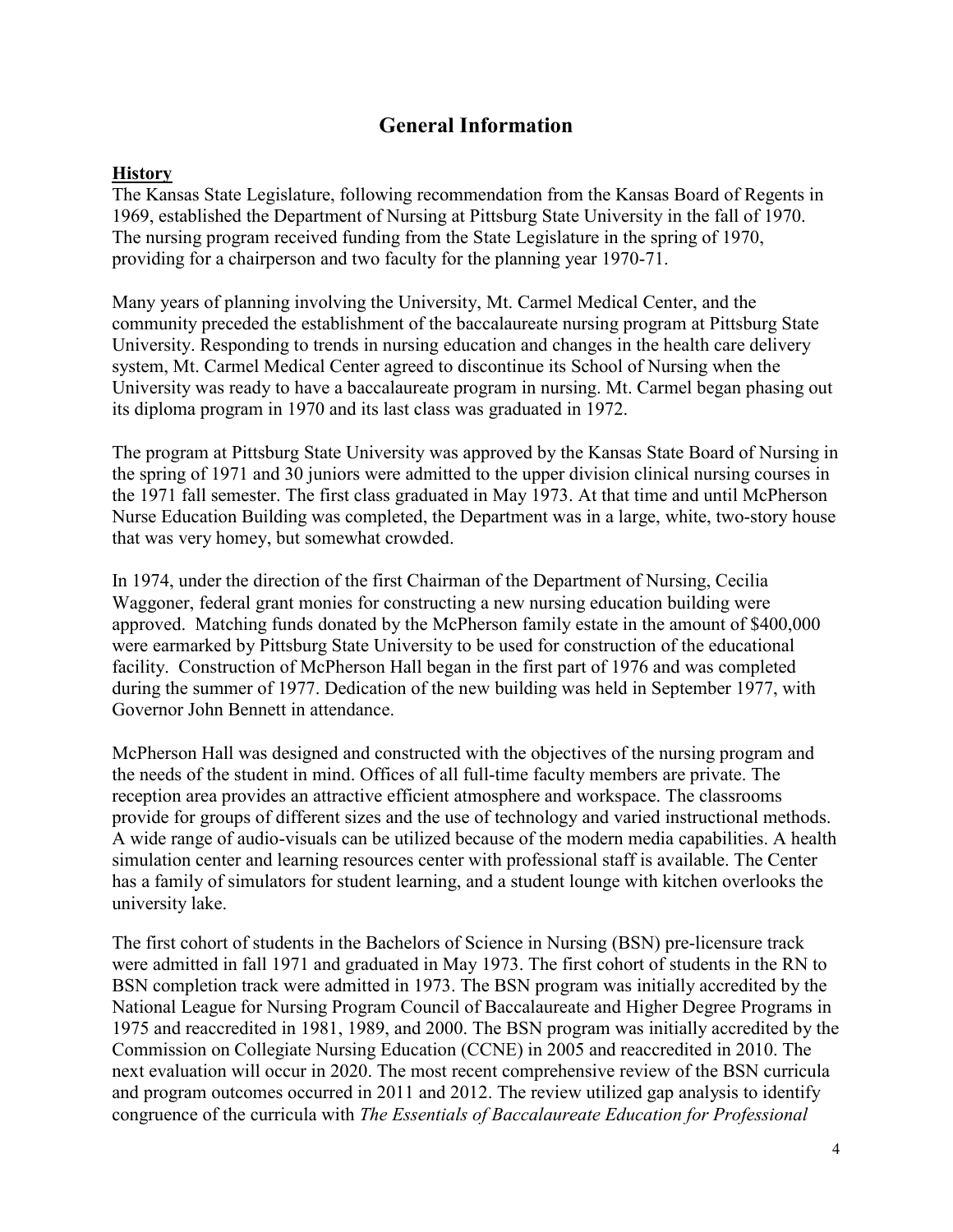*Nursing Practice* [American Association of Colleges of Nursing (AACN), 2008], course content mapping, and input from consultants, faculty, students, and stakeholders. The revised curricula and program outcomes were approved in February 2013 and implemented in fall 2015. The prelicensure program admits 76 students annually in the fall and there are 40 students currently enrolled in the RN to BSN completion track.

The RN to BSN track may be viewed as a flexible alternative program plan. Although adjustments are made in the course content of the registered nurse student, the curricular, graduation, and course objectives are the same as those for the prelicensure student. To accommodate the needs of the registered nurse student, courses have been offered with flexible scheduling including ample use of distance technologies and online classes.

Since the mid-1980s, Pittsburg State University's Department of Nursing had expressed an interest in developing a Master of Science Degree in nursing program. This interest had been spurred by registered nursing students, area health care providers and agencies who indicated a need for nurses prepared at the master's level in nursing.

In the winter of 1990, with the encouragement of the Pittsburg State University administration, the nursing faculty met to discuss the feasibility of a master's degree program. A Master's Task Force Committee was formed to study the possibility of a master's program. Community leaders, college administration, nursing service, library personnel, nursing faculty, and alumni comprised the Master's Task Force Committee. In May 1990, funds for a feasibility study were obtained from Pittsburg State University and Dr. Lois Frels of Frels and Shoemaker Associates was contacted to conduct the study. The outcome of the feasibility was favorable; therefore, work on a proposal for a new Master of Science Degree in Nursing began.

In March of 1993 the Kansas Board of Regents approved the establishment of a Master of Science in Nursing in Family Health at Pittsburg State University. The first class was admitted in the fall of 1993 and Clinical Nurse Specialist graduates were further prepared in the areas of education, administration, or gerontology.

In June of 1995 the Family Nurse Practitioner curriculum for the Master of Science in Nursing began at Pittsburg State University in collaboration with the University of Kansas, Wichita State University, and Fort Hays State University. The Master of Science in Nursing program has been continuously approved by the Kansas State Board of Nursing since its inception. In 2000, the graduate program earned national accreditation from the National League for Nursing Accrediting Commission (NLNAC). The current Master of Science in Nursing program is fully accredited by the Commission on Collegiate Nursing Education (CCNE). The Doctor of Nursing Practice program was granted accreditation for 5 years, extending to June 30, 2022. The accreditation action is effective as of October 17, 2016, which is the first day of the program's recent CCNE on-site evaluation.

As far back as 2009, PSU began planning for the Doctor of Nursing Practice (DNP) program. Starting in the fall of 2010, two different faculty were awarded sabbatical to begin the preliminary steps necessary to offer the first doctoral degree at Pittsburg State University. In 2011, a feasibility study was completed under the direction of Dr. Pomatto. A DNP task force, was formed by nursing faculty in 2012. In 2014, the PSU Irene Ransom Bradley School of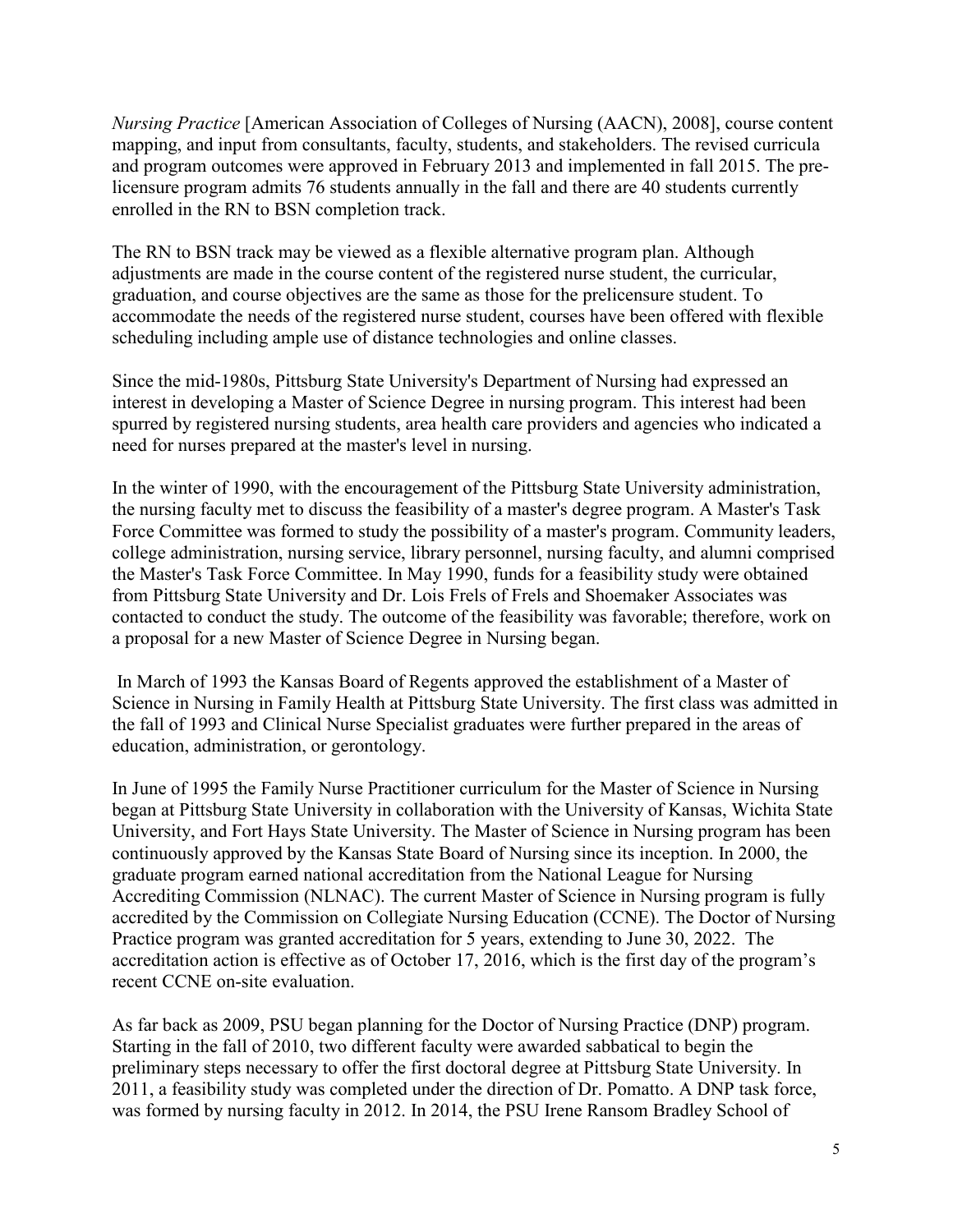Nursing received approval from the Higher Learning Commission, the Kansas Board of Regents and the Kansas State Board of Nursing to transition the existing Master of Science in Nursing Program preparing Family Nurse Practitioners to the Doctor of Nursing Practice degree. PSU began its MSN to DNP Track on June 1, 2015, and began its BSN to DNP Track June 1, 2016.

With the MSN/Family Nurse Practitioner (FNP) program transitioning from a MSN/FNP to a DNP/FNP program, the School of Nursing had a strong desire to continue offering a Master of Science in Nursing degree. For many years, PSU School of Nursing has helped prepared regional nurse educators with graduate academic preparation. A task force determined the most logical degree would be Master of Science in Nursing with Education Emphasis. This inter-disciplinary graduate program was developed with the PSU Department of Teaching and Leadership from the College of Education.

The task force prepared a curriculum and program outcomes in concert with *The Essentials of Master's Education in Nursing* (AACN, 2011) and with input from faculty, community stakeholders, advisory board, and consultant input from the University of Kansas School of Nursing administrators. The PSU School of Nursing, College of Arts and Sciences and Graduate Council, as well as Kansas State Board of Nursing and the Kansas Board of Regents approved the new program. Graduates of this program will be eligible to sit for the Nurse Educator Certification Examination, administered by the National League for Nursing's Academic Nurse Educator Certification Program. The first cohort of students began in fall 2017.

In July 2013 the Kansas Board of Regents along with Pittsburg State University officials elevated the Department of Nursing to the rank of School within the university, in recognition of the nursing program's growing size and complexity. In September 2013, Dr. Fay Bradley was recognized for a generous donation to the program. The School of Nursing (SON) acquired the name Irene Ransom Bradley School of Nursing in honor of Dr. Bradley's mother.

Pittsburg State University is accredited by The Higher Learning Commission: A Commission of The North Central Association of Colleges and Schools. The baccalaureate degree in nursing, the master's degree in nursing, and the DNP program at Pittsburg State University are accredited by the Commission on Collegiate Nursing Education **[\(http://www.aacn.nche.edu/ccne](http://www.aacn.nche.edu/ccne-accreditation)[accreditation\)](http://www.aacn.nche.edu/ccne-accreditation)** The baccalaureate, master's and DNP programs are approved by the Kansas State Board of Nursing **[\(www.ksbn.org\)](http://www.ksbn.org/).** The DNP program has been approved by the Kansas Board of Regents, Kansas State Board of Nursing and the Higher Learning Commission.

The current Director of the Irene Ransom Bradley School of Nursing is Cheryl Giefer. Mary Carol G. Pomatto served as Chair from 2006-2013 and Director from 2014 to 2016. Carolyn Keil served as Chair 1999-2005. Barbara Jean McClaskey served as Interim Chair 1998-1999 and 1988-1989; Jo-Ann Marrs served as Chair from 1989-1998; Roberta Thiry served as Chair from 1979-1988; Cecilia Waggoner, the first chair, served from 1970-1979. **<http://www.pittstate.edu/department/nursing/>**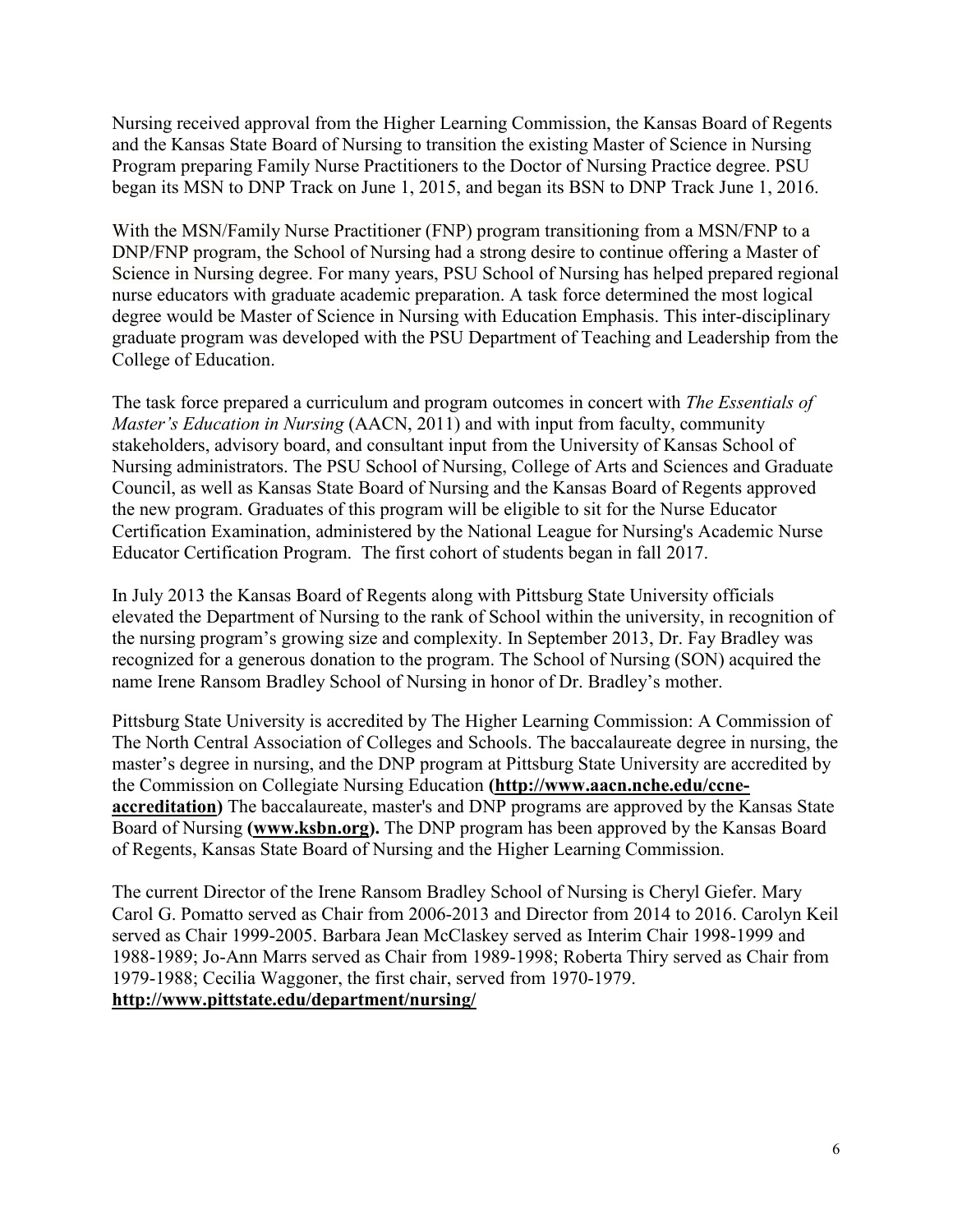#### **Mission Statement**

The **mission** of the Irene Ransom Bradley School of Nursing is to support the University in providing transformational experiences for our students and the community.

The School of Nursing prepares graduates to demonstrate excellence in practice, to meet regulatory requirements for practice, to assume leadership roles and to engage in learning as a lifelong process.

The programs of the School of Nursing reflect the university mission of teaching, scholarship and service, with teaching-learning as the primary focus. Recognizing the unique characteristics and needs of our diverse, primarily rural setting, the programs of the School of Nursing prepare graduates to provide nursing care to individuals, families, groups, communities, and populations in a variety of settings.

The baccalaureate nursing curriculum builds upon a foundation of the arts, sciences and humanities and provides a base for graduate study. The graduate curriculum builds upon the competencies of baccalaureate nursing and focuses on advanced nursing roles.

The **vision** of the Irene Ransom Bradley School of Nursing is to collaborate with health care systems, educational institutions, and communities-of-interest, while assuming the leadership role in pursuit of excellence in nursing through education of undergraduate and graduate students.

#### **Core Values:**

**Student Focused –** Make students and their success the driving force behind decisions at all levels.

**Excellence –** Demand quality in all aspects of the college's operation.

**By Doing Learn –** Provide academic programs and acceptance of a variety of ideas, beliefs and cultures.

**Diversity –** Support an understanding and acceptance of a variety of ideas, beliefs and cultures.

**Community –** Enhance the College's strong relationship with the Pittsburg area community, region and beyond.

**Innovation –** Support creative and critical thinking that promotes informed intellectual risk taking.

**Sustainability –** Establish best practices relevant to resource conservation.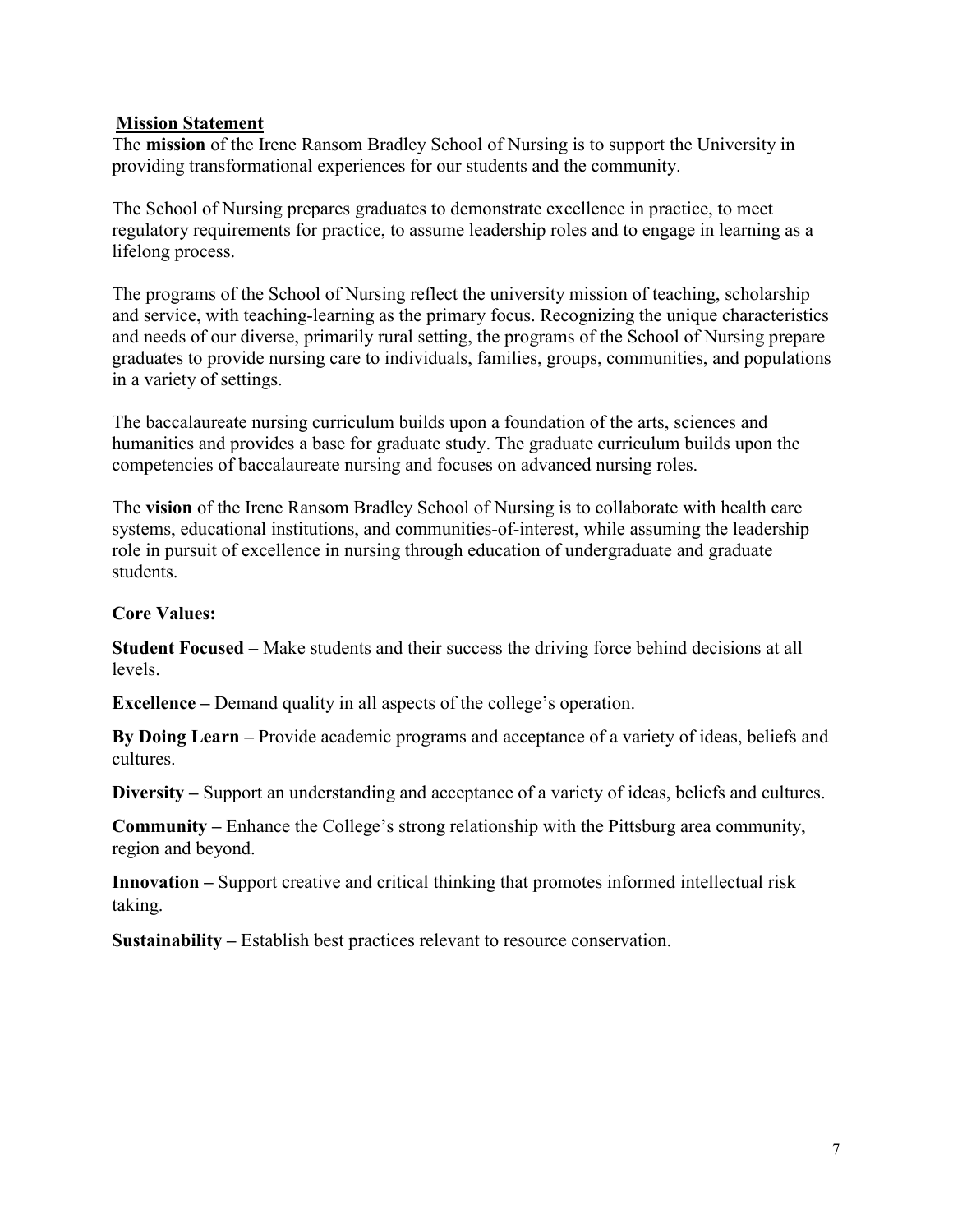## **Baccalaureate Nursing Program**

#### **Description of the Program**

The baccalaureate program in nursing at Pittsburg State University prepares individuals for careers in professional nursing. The program leads to the degree, Bachelor of Science in Nursing, with an upper division major in nursing. Graduates are eligible to take the National Council Licensing Exam (NCLEX-RN) for licensure as registered nurses. In addition, graduates have a sound academic foundation for graduate study.

Students are admitted to the upper division clinical nursing courses following satisfactory completion of approximately 62-65 semester hours of prerequisites which also meet the general education requirements of the University. The length of the program may be modified by transferring credits from another educational institution, full or part-time study, or through proficiency examination. Specific lower division prerequisites are listed in this program guide in the four year curriculum.

Teaching-learning experiences in the BSN program are consistent with the role expectations for the baccalaureate generalist nurse. Clinical practicum experiences are critical components of clinical courses with teaching-learning occurring in a variety of complex, dynamic settings including homes, schools, communities, acute care settings, clinics, web-based learning management communities and simulation centers, to name a few. Most clinical settings are within a thirty mile radius of the university. Students are responsible for their own transportation to clinical sites. Placements are limited in many settings; therefore, assignments to clinical agencies are determined by the school to achieve course objectives, utilize school resources efficiently, and to honor contracts with the various agencies.

The Bachelor of Science in Nursing curriculum is consistent with the School of Nursing mission and philosophy. The metaparadigm of nursing including person, environment, health, and nursing and nursing practice provides the curricular frame. The nursing curriculum is offered as an upper division clinical nursing major with two tracks, the Pre-RN Licensure Track and the RN to BSN Track. The clinical nursing major builds upon the learning from the lower division nursing prerequisites and general education courses in the natural sciences, social sciences, arts and humanities. Students are introduced to the curricular frame with expected outcomes upon entry into the BSN program.

## **Program Outcomes**

1. Integrate theories and content from the sciences, arts, humanities, nursing and other disciplines to enhance the practice of nursing.

2. Demonstrate individual, organizational and system leadership in the provision of safe, high quality patient care.

3. Evaluate research to improve evidence-based nursing practice.

4. Demonstrate the application of a variety of information systems and patient care technologies.

5. Discuss healthcare policy, finance and regulatory processes as they impact individuals, families, groups, communities and populations.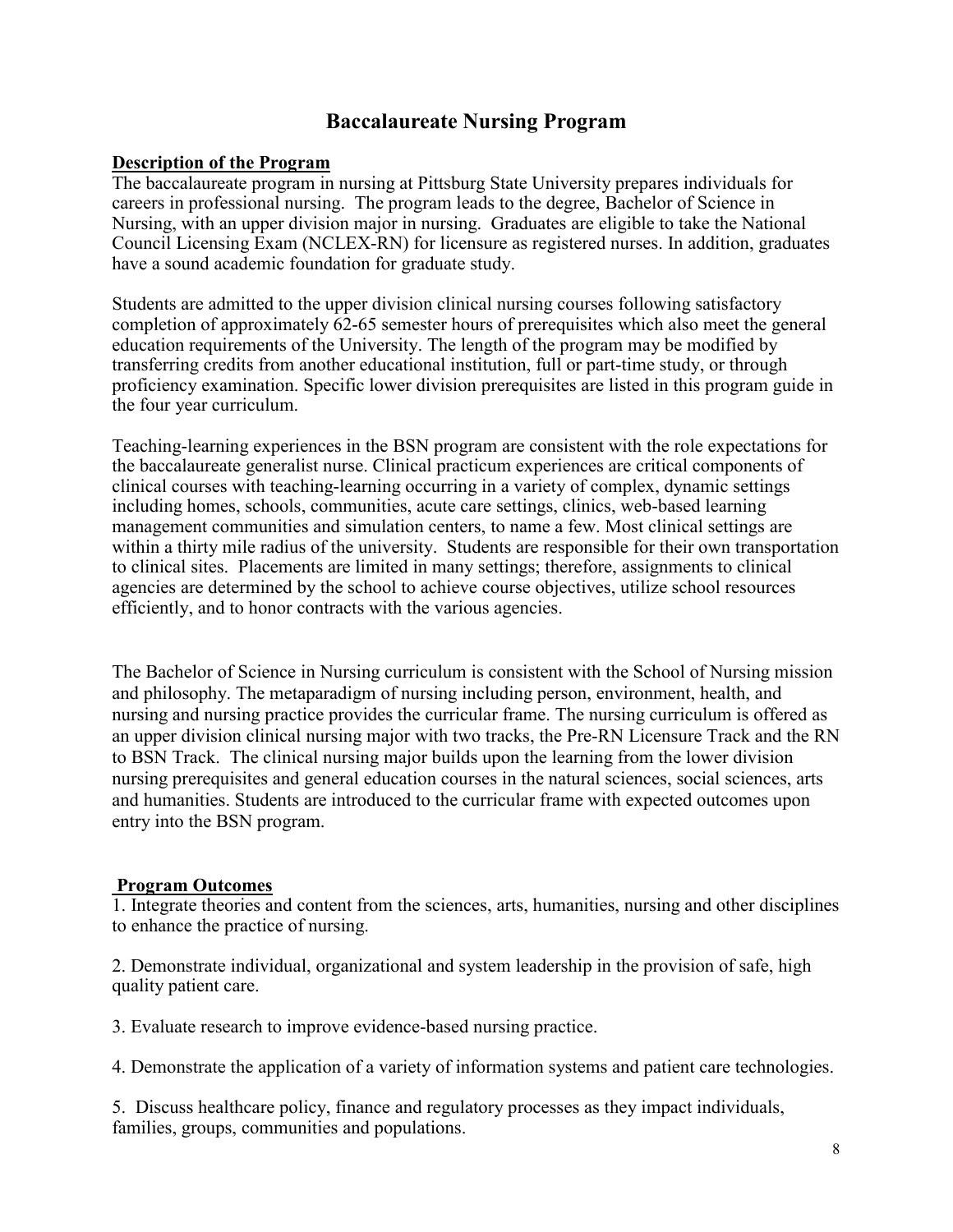6. Determine intraprofessional and interprofessional communication and collaboration for improving health outcomes.

7. Develop safety, health promotion, education and disease prevention strategies to optimize health across the lifespan in a variety of environments.

8. Model behaviors of personal integrity and professional values.

9. Illustrate competent baccalaureate generalist nursing practice.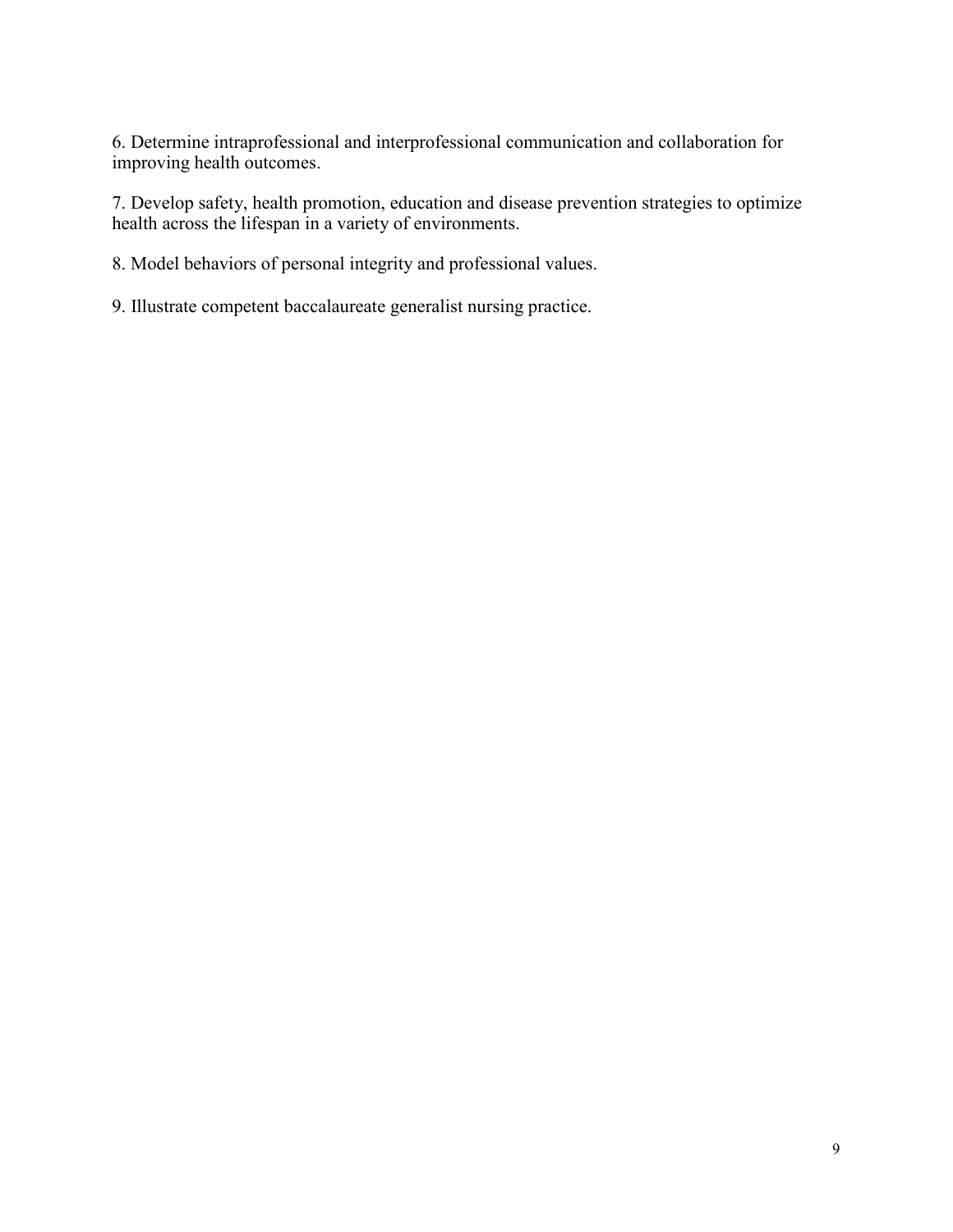## **Four Year Curriculum**

## *Lower Division Prerequisites*

The following general education courses and **nursing prerequisites (#)** or their equivalents from another college, must be completed prior to enrollment in the upper division nursing courses. Specific courses that meet general education requirements are identified in the Pittsburg State University Catalog. General education courses listed are from the 2019-2020 catalog. Students are advised to ensure their degree plan follows the correct catalog according to their enrollment.

|                                                      | <b>Credit Hours</b> |
|------------------------------------------------------|---------------------|
|                                                      |                     |
|                                                      |                     |
|                                                      |                     |
|                                                      |                     |
|                                                      |                     |
|                                                      |                     |
|                                                      |                     |
|                                                      |                     |
|                                                      |                     |
|                                                      |                     |
|                                                      |                     |
|                                                      |                     |
| <b>Wellness Strategies</b>                           |                     |
|                                                      |                     |
|                                                      |                     |
|                                                      |                     |
| Elective $(D, E, F \text{ or } G)$                   |                     |
|                                                      |                     |
| Total Pitt State Pathway Credits41                   |                     |
| <b>Additional Required Nursing Courses</b>           |                     |
|                                                      |                     |
|                                                      |                     |
|                                                      |                     |
|                                                      |                     |
| Total Additional Nursing Pre-Requisite Credits17     |                     |
| Pitt State Pathway Credits41                         |                     |
| Total Pitt State Pathway and Pre-Requisite Credits58 |                     |
|                                                      |                     |

*# These courses are nursing pre-requisites and must be successfully completed prior to enrollment in upper division nursing courses.*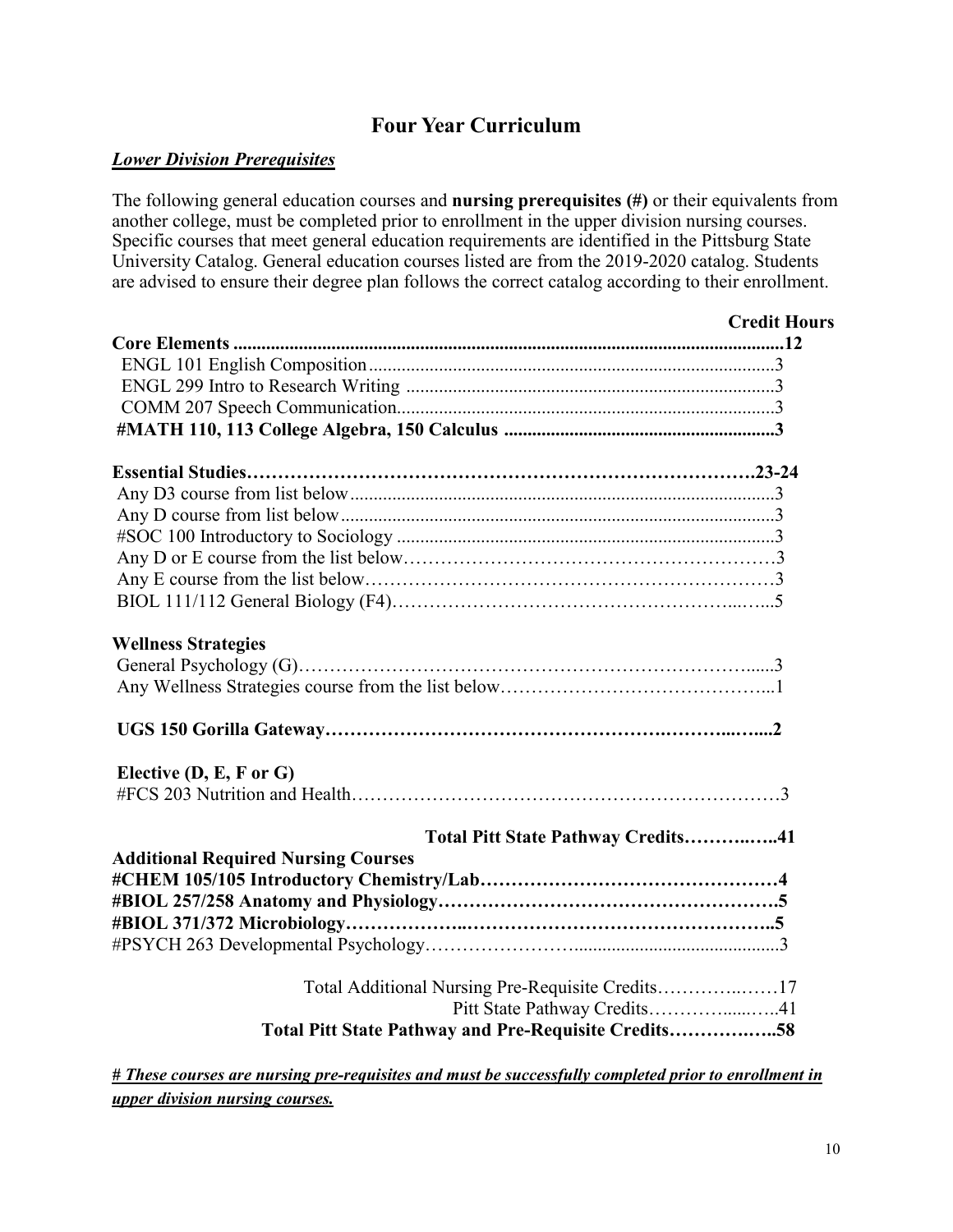|                |                 | <b>ESSENTIAL STUDIES (letter) / Companion Element (number)</b>   |                         |
|----------------|-----------------|------------------------------------------------------------------|-------------------------|
|                |                 | 23-24 hours minimum total                                        |                         |
|                |                 | <b>The Human Experience/Diverse Perspectives</b>                 |                         |
| D1             | ENGL*113        | General Literature                                               | 3                       |
| D1             | $ENGL*114$      | General Literature (Genre)                                       | $\sqrt{3}$              |
| D <sub>1</sub> | ENGL*116        | General Literature (Theme)                                       | $\mathfrak{Z}$          |
| D1             | <b>ENGL*120</b> | Literature and Film                                              | $\overline{3}$          |
| D1             | $ENGL*250$      | Introduction to Creative Writing                                 | $\overline{3}$          |
| D1             | ENGL*315        | Mythology                                                        | $\overline{3}$          |
| D1             | <b>ENGL*320</b> | Literature and Film (upper level)                                | $\overline{3}$          |
|                |                 |                                                                  |                         |
|                |                 | <b>The Human Experience/Non-Verbal &amp; Creative Expression</b> |                         |
| D <sub>3</sub> | ART*178         | Introduction to Visual Arts                                      | 3                       |
| D <sub>3</sub> | ART*188         | The Designed World                                               | $\mathfrak{Z}$          |
| D <sub>3</sub> | ART*217         | Crafts I                                                         | $\frac{3}{3}$           |
| D <sub>3</sub> | ART*222         | Jewelry Design I                                                 |                         |
| D <sub>3</sub> | ART*233         | Drawing I                                                        | $\frac{3}{3}$           |
| D <sub>3</sub> | ART*244         | Ceramics I                                                       |                         |
| D <sub>3</sub> | ART*266         | Sculpture I                                                      | $\overline{\mathbf{3}}$ |
| D <sub>3</sub> | ART*277         | Painting I                                                       | $\overline{\mathbf{3}}$ |
| D <sub>3</sub> | ART*288         | Introduction to Art History I                                    | $\frac{3}{3}$           |
| D <sub>3</sub> | ART*289         | Introduction to Art History II                                   |                         |
| D <sub>3</sub> | ART*311         | <b>Art Education</b>                                             | $\frac{3}{3}$           |
| D <sub>3</sub> | COMM*105        | Performance Appreciation                                         |                         |
| D <sub>3</sub> | COMM*205        | <b>Performance Studies</b>                                       | $\frac{3}{3}$           |
| D <sub>3</sub> | COMM*395        | Theatre History                                                  |                         |
| D <sub>3</sub> | HHP*151         | Dance Appreciation                                               | $\overline{\mathbf{3}}$ |
| D <sub>3</sub> | $MUSIC*120$     | Music Appreciation                                               | $\overline{\mathbf{3}}$ |
| D <sub>3</sub> | $MUSIC*121$     | Introduction to Music Literature                                 | $\overline{3}$          |
| D <sub>3</sub> | MUSIC*321       | <b>History of Music</b>                                          | $\overline{3}$          |
| D <sub>3</sub> | MUSIC*322       | <b>History of Music</b>                                          | 3                       |
|                |                 |                                                                  |                         |
|                |                 | <b>Human Systems / No Companion Elements</b>                     |                         |
| E <sub>0</sub> | $CIS*130$       | <b>Computer Information Systems</b>                              | 3                       |
| E <sub>0</sub> | $EDUC*261$      | <b>Explorations in Education</b>                                 | 3                       |
| E <sub>0</sub> | EET*247         | <b>Computer Programming for Electronics</b>                      | $\mathfrak{Z}$          |
| E <sub>0</sub> | MECET*121       | <b>Engineering Graphics I</b>                                    | $\overline{\mathbf{3}}$ |
| E <sub>0</sub> | MGT*101         | Introduction to Business                                         | 3                       |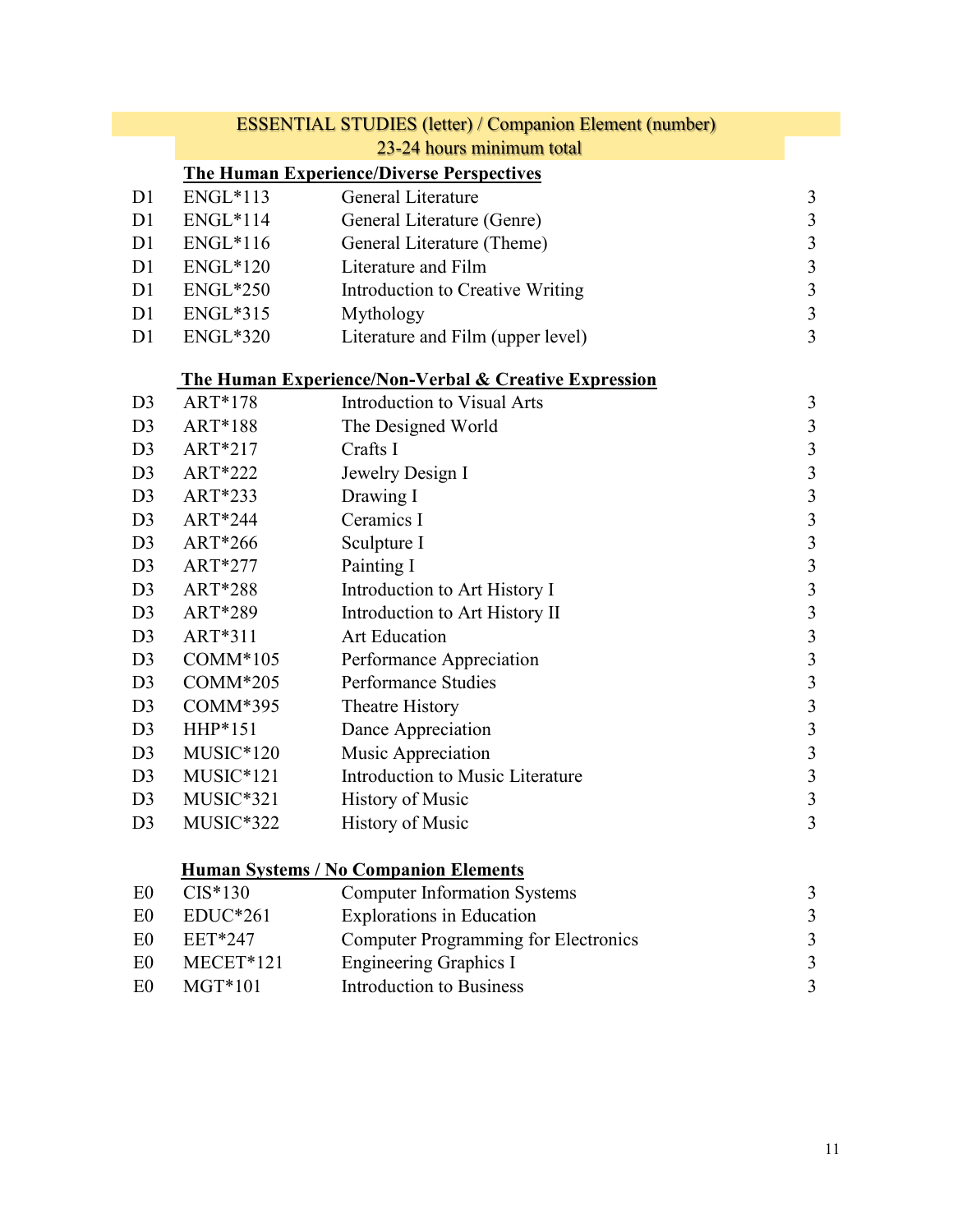| <b>ANTH*101</b> | Introduction to Cultural Anthropology     | 3                                                                                                                                                                                                                                                                                                                                                                  |
|-----------------|-------------------------------------------|--------------------------------------------------------------------------------------------------------------------------------------------------------------------------------------------------------------------------------------------------------------------------------------------------------------------------------------------------------------------|
| GEOG*106        | World Regional Geography                  | 3                                                                                                                                                                                                                                                                                                                                                                  |
| GEOG*300        | <b>Elements of Geography</b>              | 3                                                                                                                                                                                                                                                                                                                                                                  |
| GEOG*304        | Human Geography                           | 3                                                                                                                                                                                                                                                                                                                                                                  |
| <b>HIST*101</b> | World History to 1500                     | 3                                                                                                                                                                                                                                                                                                                                                                  |
| HIST*102        | World History from 1500                   | 3                                                                                                                                                                                                                                                                                                                                                                  |
| <b>HIST*201</b> | American History to 1865                  | 3                                                                                                                                                                                                                                                                                                                                                                  |
| $HIST*202$      | American History from 1865                | 3                                                                                                                                                                                                                                                                                                                                                                  |
| MFGET*405       | <b>Quality Control</b>                    | 3                                                                                                                                                                                                                                                                                                                                                                  |
| $MLL*124$       | French Language & Culture 1               | 3                                                                                                                                                                                                                                                                                                                                                                  |
| $MLL*154$       | Spanish Language and Culture I            | 3                                                                                                                                                                                                                                                                                                                                                                  |
| PHL*103         | Introduction to Philosophy                | 3                                                                                                                                                                                                                                                                                                                                                                  |
| PHIL*231        | <b>World Religions</b>                    | 3                                                                                                                                                                                                                                                                                                                                                                  |
| POLS*103        | <b>Comparative Political Institutions</b> | 3                                                                                                                                                                                                                                                                                                                                                                  |
| $SOC*100$       | Introduction to Sociology                 | 3                                                                                                                                                                                                                                                                                                                                                                  |
| WGS*399         | Global Women's Issues                     | 3                                                                                                                                                                                                                                                                                                                                                                  |
|                 |                                           |                                                                                                                                                                                                                                                                                                                                                                    |
| ECON*191        |                                           | 3                                                                                                                                                                                                                                                                                                                                                                  |
| $ECON*200$      |                                           | 3                                                                                                                                                                                                                                                                                                                                                                  |
| <b>ECON*201</b> |                                           | 3                                                                                                                                                                                                                                                                                                                                                                  |
| EDTH*330        | Technology in the Classroom               | $\overline{\mathbf{3}}$                                                                                                                                                                                                                                                                                                                                            |
| ETECH*502       |                                           | 3                                                                                                                                                                                                                                                                                                                                                                  |
| FCS*230         | <b>Consumer Ed/Personal Finances</b>      | 3                                                                                                                                                                                                                                                                                                                                                                  |
| GT*190          |                                           | $\overline{c}$                                                                                                                                                                                                                                                                                                                                                     |
| GT*350          | Technology and Civilization               | $\overline{\mathbf{3}}$                                                                                                                                                                                                                                                                                                                                            |
| <b>NURS*303</b> | Introduction to Public Health             | 3                                                                                                                                                                                                                                                                                                                                                                  |
| PHIL*105        | Ethics                                    | 3                                                                                                                                                                                                                                                                                                                                                                  |
| PHIL*112        | <b>Biomedical Ethics</b>                  | 3                                                                                                                                                                                                                                                                                                                                                                  |
|                 |                                           |                                                                                                                                                                                                                                                                                                                                                                    |
| PHIL*113        | <b>Business Ethics</b>                    | 3                                                                                                                                                                                                                                                                                                                                                                  |
| PHIL*114        | <b>Environmental Ethics</b>               | 3                                                                                                                                                                                                                                                                                                                                                                  |
| POLS*101        | <b>U.S. Politics</b>                      | 3                                                                                                                                                                                                                                                                                                                                                                  |
| WGS*200         | Introduction to Women's Issues            | 3                                                                                                                                                                                                                                                                                                                                                                  |
|                 |                                           |                                                                                                                                                                                                                                                                                                                                                                    |
| MFGET*263       | Manufacturing Methods I                   | 2                                                                                                                                                                                                                                                                                                                                                                  |
| MFGET*268       | Manufacturing Methods I Lab               | 1                                                                                                                                                                                                                                                                                                                                                                  |
|                 |                                           | <b>Human Systems / Diverse Perspectives</b><br><b>Human Systems / Social Responsibility</b><br>Issues in Today's Economy<br>Principles of Microeconomics<br>Principles of Macroeconomics<br><b>Engineering Economy</b><br>Introduction to Technological Systems<br><b>Human Systems / Social Responsibility (Cont.)</b><br><b>Human Systems/Scientific Inquiry</b> |

## **Natural World/No Companion Element**

| Environmental Health |
|----------------------|
|----------------------|

12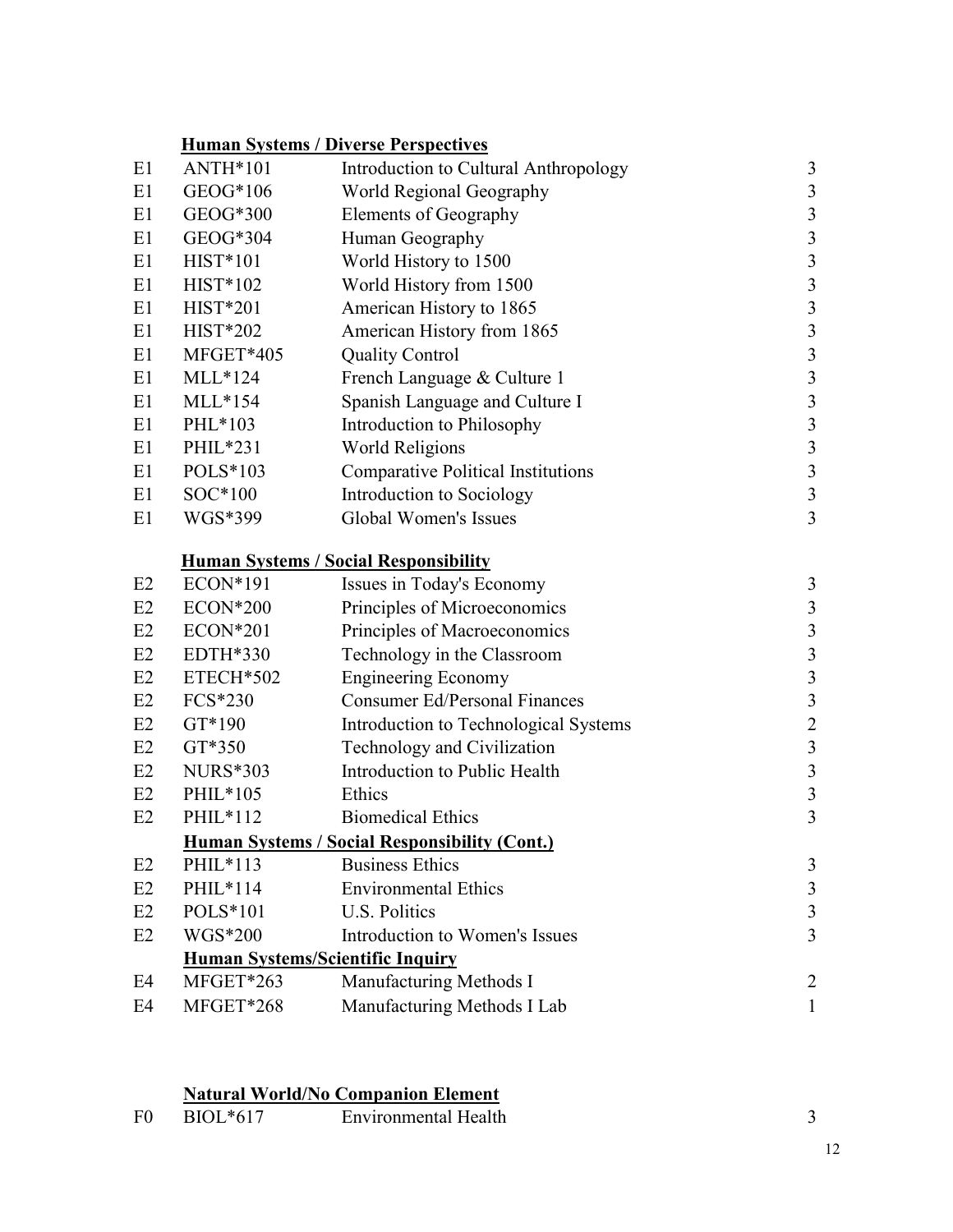## **Natural World/Scientific Inquiry**

| F <sub>4</sub> | <b>BIOL</b> *111 | <b>General Biology</b>                               | $\mathfrak{Z}$ |
|----------------|------------------|------------------------------------------------------|----------------|
| F <sub>4</sub> | BIOL*112         | General Biology Lab                                  | $\overline{2}$ |
| F <sub>4</sub> | BIOL*113         | <b>Environmental Life Science</b>                    | $\overline{4}$ |
| F <sub>4</sub> | <b>BIOL</b> *211 | Principles of Biology I                              | $\overline{4}$ |
| F <sub>4</sub> | <b>CHEM*105</b>  | Introduction to Chemistry                            | $\mathfrak{Z}$ |
| F <sub>4</sub> | CHEM*215         | General Chemistry I                                  | $\overline{3}$ |
| F <sub>4</sub> | PHYS*100         | College Physics I                                    | $\overline{4}$ |
| F <sub>4</sub> | PHYS*104         | <b>Engineering Physics I</b>                         | $\overline{4}$ |
| F <sub>4</sub> | PHYS*130         | Elementary Physics Lab I                             | $\mathbf{1}$   |
| F4             | PHYS*160         | Physical Geology                                     | 3              |
| F <sub>4</sub> | PHYS*165         | Physical Geology Lab                                 | $\mathbf{1}$   |
| F4             | PHYS*166         | Meteorology                                          | $\mathfrak{Z}$ |
| F <sub>4</sub> | PHYS*167         | Meteorology Lab                                      | $\mathbf{1}$   |
| F <sub>4</sub> | PHYS*171         | Physical Science                                     | $\mathfrak{Z}$ |
| F <sub>4</sub> | PHYS*172         | Physical Science Lab                                 | $\mathbf{1}$   |
| F <sub>4</sub> | PHYS*175         | Descriptive Astronomy                                | 3              |
| F <sub>4</sub> | PHYS*176         | Astronomy Lab                                        | $\mathbf{1}$   |
| F <sub>4</sub> | PHYS*375         | Solar System Astronomy                               | 3              |
|                |                  | <b>Wellness Strategies/No Companion Element</b>      |                |
| G <sub>0</sub> | EXSCI*200        | Introduction to Exercise Science                     | $\mathbf{1}$   |
| G <sub>0</sub> | FCS*203          | Nutrition and Health                                 | $\mathfrak{Z}$ |
| G <sub>0</sub> | HHP*150          | <b>Lifetime Fitness Concepts</b>                     | $\mathbf{1}$   |
|                |                  | <b>Wellness Strategies/Non-Verbal &amp; Creative</b> |                |
| G <sub>3</sub> | DANCE*200        | Dance                                                | $\mathbf{1}$   |
|                |                  | <b>Wellness Strategies/Scientific Inquiry</b>        |                |
| G4             | PSYCH*155        | General Psychology                                   | 3              |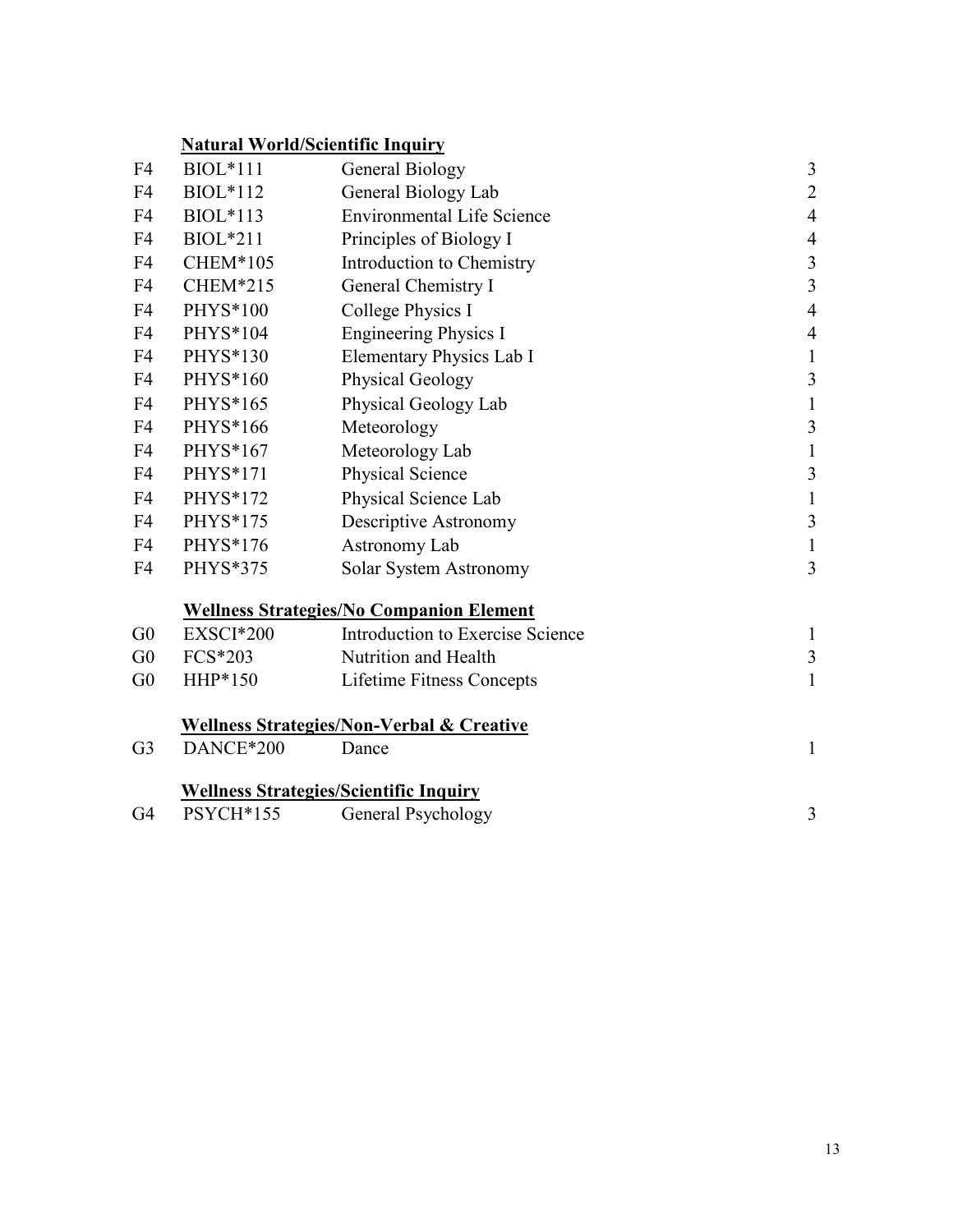## **Upper Division Nursing Theory and Clinical Courses**

|                  |  | <b>Credit Hours</b> |
|------------------|--|---------------------|
| <b>NURS 265</b>  |  |                     |
| <b>NURS 318</b>  |  |                     |
| <b>NURS 320</b>  |  |                     |
| <b>NURS 322</b>  |  |                     |
| <b>NURS 390</b>  |  |                     |
|                  |  |                     |
|                  |  |                     |
|                  |  |                     |
|                  |  |                     |
| <b>*NURS 462</b> |  |                     |
|                  |  |                     |

## N**ursing Electives:**

 Introduction to Public Health, Neonatal Resuscitation, Healthcare Terminology/ Drug Calculation, Readings in Nursing, Independent Study, Transcultural Health Care, Human Structure/Function Review, Women's Health Issues, Musculoskeletal Assessment of the Athlete.

## **Note: Each course may not be offered every semester.**

| NURS 499 Concepts of Leadership in an Evolving Healthcare System 4 |  |
|--------------------------------------------------------------------|--|

\**Students will take these courses either Spring or Fall Semester.*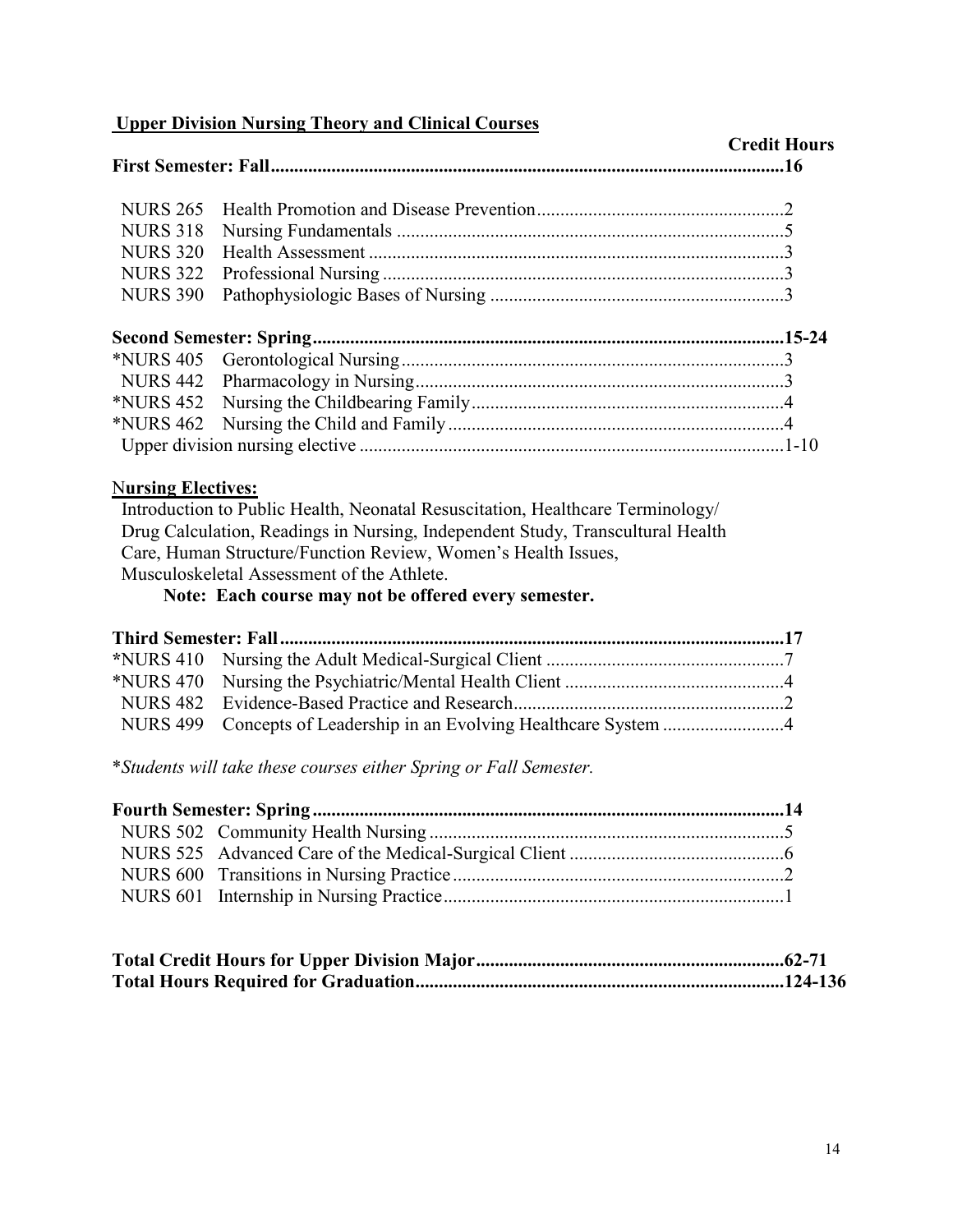## *Admission*

Students seeking admission to clinical nursing courses (junior year) must make application and submit a fee for admission to the School of Nursing in addition to the application fee for admission to the University. The application form may be obtained from the School of Nursing or you may print the application forms from the nursing website. The application, submitted with fees, is applicable for only one academic year. If you are considered an International Student, please contact the Admissions Office for university application and university fee amounts.

## *The application procedure includes:*

- 1. Completion of application packet to the School of Nursing by December 1st to be considered in the initial selection process. Current application is for fall 2020 enrollment in the nursing program.
- 2. Arrange for official transcripts from each college or university attended to be mailed **directly to** Pittsburg State University, Office of the Registrar, 1701 S. Broadway, Pittsburg, KS. 66762. Transcripts for all semesters <u>except Fall 2019</u> must be received by December 1st or your application is considered **INCOMPLETE.** Transcripts from Fall 2019 semester should be received by the School of Nursing on or before January 22, 2020.
- 3. Completed applications are reviewed and approved by School of Nursing faculty**.**

**Selection for admission is based on the following: For full admission status, School of Nursing standard (65.6%) must be met on the Test of Essential Academic Skills (ATI TEAS). The ATI TEAS must be taken at PSU at applicant cost. One retake is acceptable. ATI TEAS test dates will be posted on the school website and in the application**.

- 1. Completion of three semesters of college credit and evidence of ability to complete prerequisites prior to enrollment in the nursing major. Students will not be admitted to clinical courses unless all prerequisite courses have been completed with grades of A, B, or C.
- 2. Applicant must have taken three of the five required science and math courses by the December 1st application deadline. See #9 for a list of these five courses.
- 3. Three professional references from employers or teachers. One reference should be from an academic advisor (References from friends, relatives, and ministers or other religious leaders are not accepted).
- 4. A cumulative grade point average of 3.0 or better. Priority will be given to those with higher grades if there are more qualified applicants than spaces available.
- 5. ACT or SAT exam results must be provided.
- 6. Documentation of current state certification as a nurse aide (CNA) is required prior to beginning clinical nursing courses. Successful completion of a 90 hour course and passage of a state test is required. Documentation of current licensure as a Licensed Practical Nurse (LPN) will meet the CNA requirement.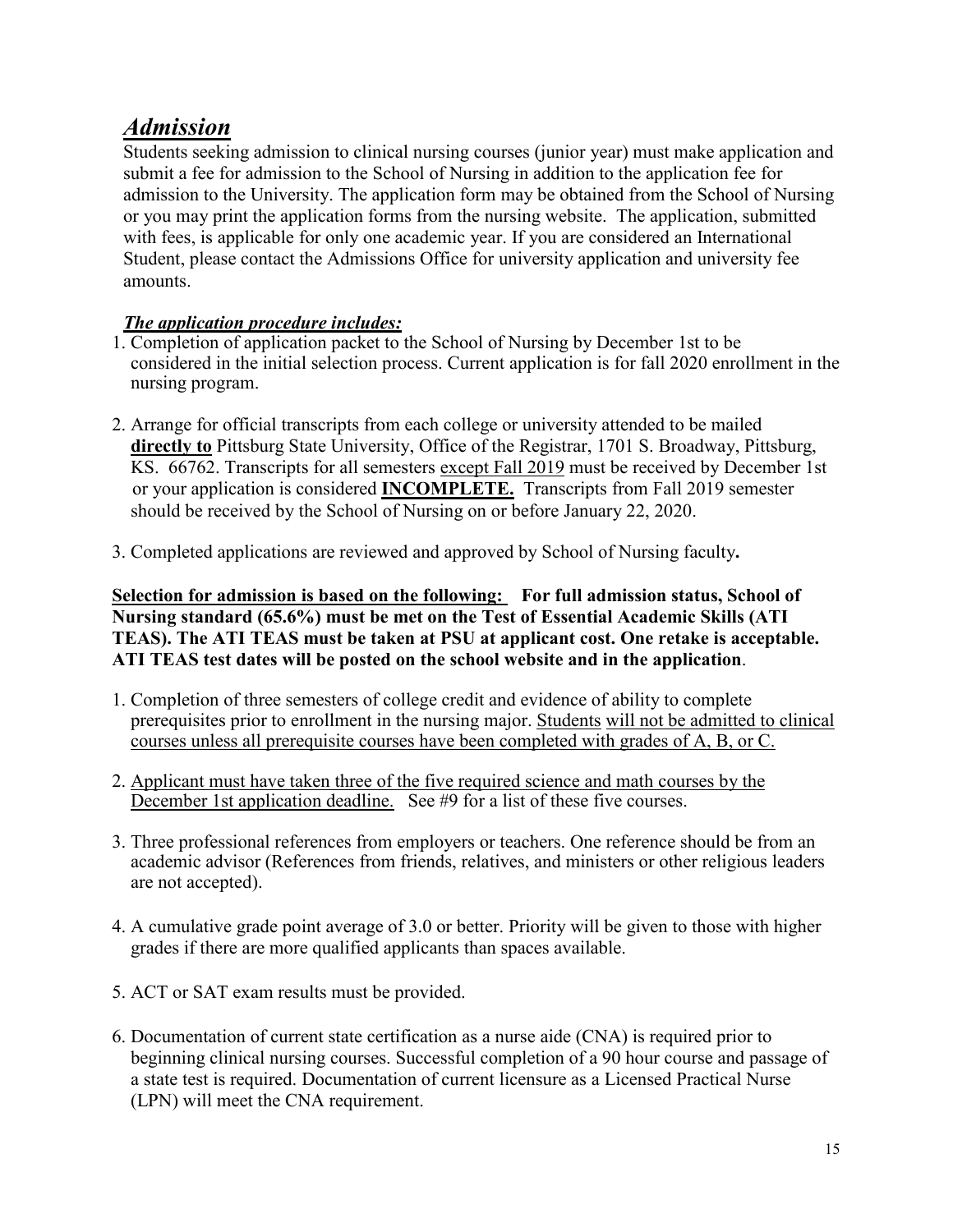- 7. Current CPR certification is required prior to beginning clinical courses. American Heart Association Health Care Providers Course or the American Red Cross Rescuer Course will meet the CPR requirement. Other CPR courses may meet School of Nursing requirements if they include Adult, Child, Infant, and AED training. Online courses taken MUST INCLUDE lecture course hours as well as a separate skills check off to fulfill the CPR requirement.
- 8. Documentation of current immunization status is required prior to beginning clinical courses.
- 9. A cumulative grade point average of 2.50 or better in MATH 110 College Algebra w/Review or MATH 113 College Algebra, or MATH 150 Calculus; BIOL 111/112 General Biology/Lab; CHEM 105/106 Introductory Chemistry/Lab or CHEM 107/108 Chemistry for the Life Sciences/Lab; BIOL 257/258 Anatomy and Physiology/Lab; and BIOL 371/372 General Microbiology/Lab.
- 10. A grade of C or above is required for nursing prerequisite courses. No more than two of these may be repeated to remove a "D" or "F" grade. Consideration will be given to individuals with three consecutive semesters of full-time study with all A, B, and C coursework.
- 11. Any requests for exception must be accompanied by a written explanation to assist the committee in arriving at a fair decision.
- 12. A student who is born outside of the United States is required to submit proof that he or she has taken and passed the TOEFL iBT (Test of English as a Foreign Language-Internet Based Test). Minimum scores for the TOEFL iBT are as follows: Writing-20; Speaking-20; Reading-19; Listening-20, for a total of 79. **Each area must meet the minimum requirement.**
- 13. Applicants are required to purchase a background check through CastleBranch. This is a National Background Check in your *permanent state of residence*. **Read thoroughly** and follow the directions on the CastleBranch student instruction form in your admission packet.
- 14. Also required is a signed consent for background check form for the School of Nursing.
- 15. If you are a permanent resident of any state other than Kansas you are required to have a Kansas Bureau of Investigation Background Check. **Complete** the attached Kansas Central Repository Certified Record Check Request Form and return it to Kansas Bureau of Investigation, ATTN: Central Repository, 1620 SW Tyler, Topeka, KS. 66612-1837 along with a check or money order for \$30.00 payable to KBI Record Check Fee Fund. If you have questions about completion of the Certified Record Check Request Form please call 620-235-4431.

**Applicants with a criminal history (includes conviction/diversion for any crime, misdemeanors and felonies) as well as arrests for which action is still pending will be evaluated on an individual basis, with no guarantee of admission. There are specific requirements for reporting criminal history on the application for admission.**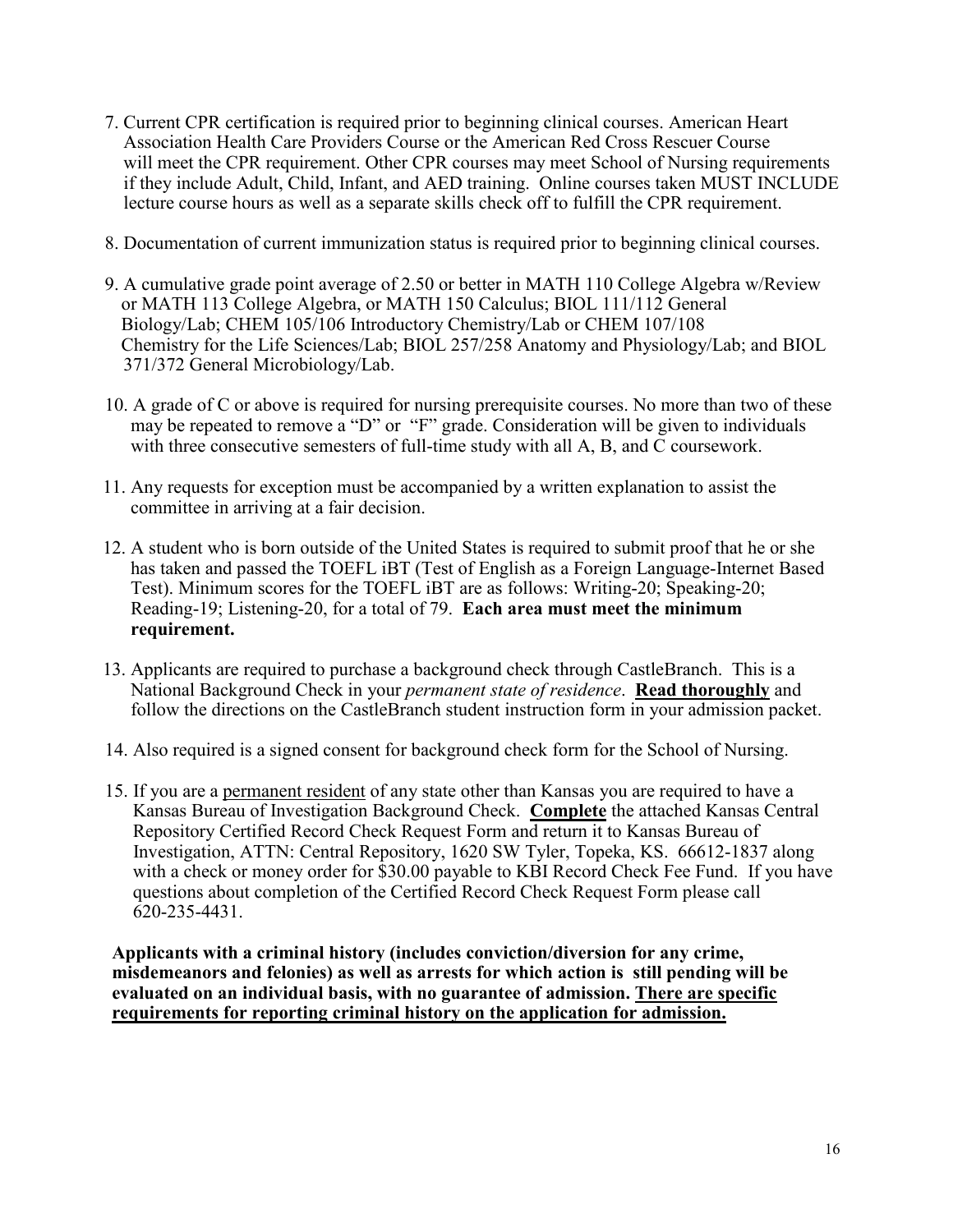Any student request for exception or waiver of any published admission requirement including but not limited to specific course requirements must be made in writing in formal letter and addressed to the Director of the School of Nursing. Written requests will only be accepted per registered mail. The request must be accompanied by a written explanation to assist in arriving at a fair decision. Granted or denied waivers or exceptions will be made in writing in formal letter and will be sent per registered mail. The School of Nursing assumes no responsibility to grant waivers or exceptions that are not made according to this protocol. Students are responsible for obtaining the information that they need in order to know, understand, and meet admission requirements.

⇒ **Applicants will be notified of conditional acceptance into the program mid-March.**

⇒ **Applicants who receive conditional acceptance into the program will be required to communicate acceptance of their space in the program by completing and returning, by the specified deadline, the "Hold My Space" form that is included with the Admit with Conditions letter the student applicant receives. At the time the "Hold My Space" form is due to be returned to the School of Nursing, partial payment of the BSN Standardized Testing Package cost is due. This is necessary so that the School of Nursing can order student testing packages used by each student throughout the program. Failure to submit the partial payment will result in forfeiture of one's seat in the program. Students who have made the partial payment for the standardized testing package and then decide to not start the clinical nursing courses in the coming fall semester may apply for a refund prior to June 15.**

 $\Rightarrow$  Applicants who are granted conditional acceptance into the program will be required to meet in person with a PSU Nursing advisor by the end of April. Failure to do so could result in the applicant forfeiting their seat.

The number of students admitted to the pre-licensure baccalaureate program in nursing is determined by the number of faculty and clinical facilities available. When there are more qualified applicants than spaces available, an alternate list is prepared. If openings become available, the School of Nursing Director will admit individuals according to established guidelines. Completed application packets received after December 1 will be considered if spaces become available. During the summer prior to entering the nursing major, information will be communicated regarding requirements for uniforms, books, and other items. One or more orientation sessions will be required prior to starting classes.

**NOTE: After conditional admission to the School of Nursing, but prior to beginning the fall semester nursing classes, you will be required to submit to a State of Missouri fingerprint search in order to participate in clinical(s) in Missouri.**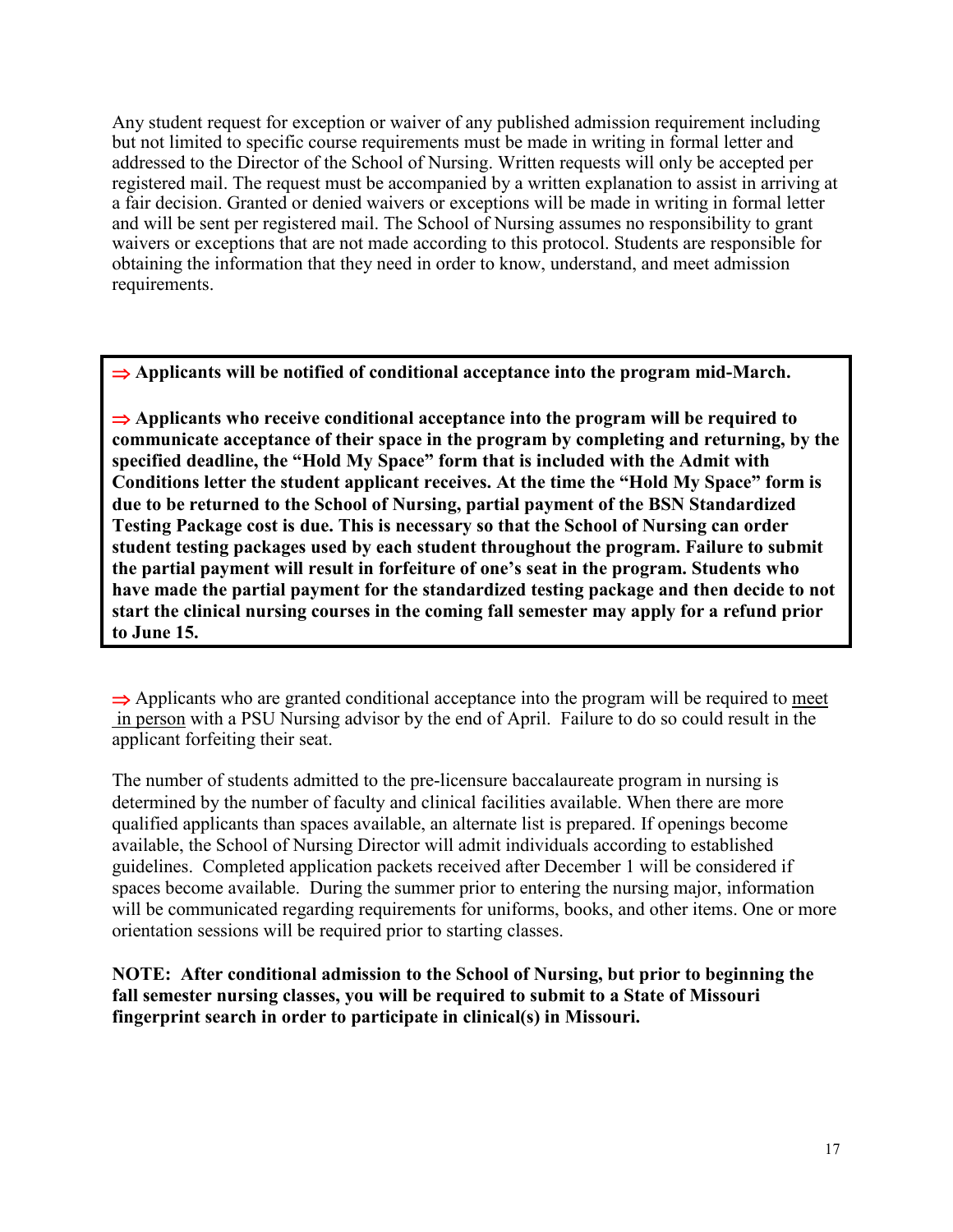## *Arrests and/or Convictions* **The PSU nursing program requires students to:**

1. Notify the School of Nursing Director in writing of his or her arrest/conviction/diversion for any crime, misdemeanor, and/or felony within 24 hours. Failure to notify the SON within 24 hours may result in dismissal.

2. Student may be suspended until the legal issue is resolved.

3. Continuance in the School of Nursing will be individually evaluated and will be at the sole discretion of the Pittsburg State University School of Nursing. Continuance in the SON is not guaranteed.

## *Disciplinary Policy*

## *The Pittsburg State University nursing program requires applicants and admitted clinical nursing students to:*

Notify the School of Nursing in writing of any past disciplinary action or current pending actions against ALL licenses, certifications and/or registrations as well as disciplinary action by a state board of/or a governmental agency. (Some examples are: Driver's License; Fishing License; Hunting License; Day Care License; Nursing Home Administrator License; Nursing License in Kansas or another state; CNA/CMA/HHA certification; School Teacher certification; Dishonorable discharge and/or other than honorable discharge from any branch of the military or disciplinary sanction from any branch of the military.)

Applicants with past disciplinary action or current pending actions are evaluated for admission on an individual basis with no guarantee of admission. Admitted clinical nursing students are required to self-report in writing within 24 hours to the Director of the School of Nursing any new pending or actual disciplinary action as a condition of progression in the nursing program.

Admitted students may be suspended until the action is fully investigated. Progression will be evaluated on an individual basis and continued participation in the program is not guaranteed. Failure to notify as an applicant or admitted clinical nursing student results in not being admitted, being suspended until action is fully investigated or dismissal from the program. Continuance in the School of Nursing is at the sole discretion of the PSU School of Nursing.

If disciplinary action has ever been taken against your driver's license or other license, registration or certification, in Kansas or any other state, (for any reason), you are required to provide an explanatory letter regarding the disciplinary action (s) taken against your driver's license or other license, registration or certification.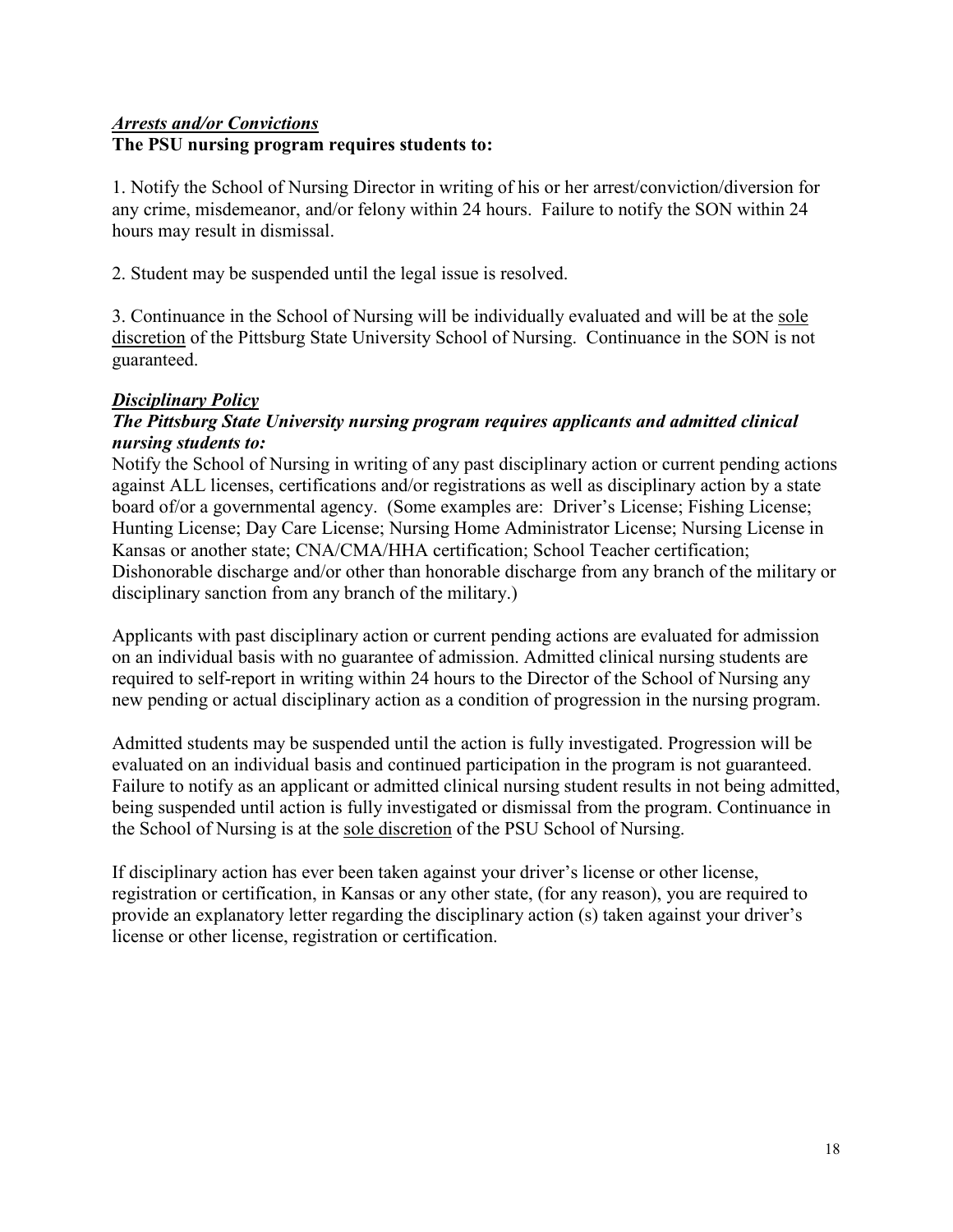**EXPLANATORY LETTER**: You are REQUIRED to submit an explanatory letter regarding EACH arrest/conviction/diversion for any crime, misdemeanor, and/or felony. The letter should include the following information:

Date of the criminal offense or disciplinary/administrative action Circumstances leading up to the arrest or disciplinary/administrative action Actual conviction or disciplinary/administrative action Actual sentence or board/regulatory agency order Current status of sentence or order Rehabilitation (if any)

The applicant may be required to provide certified/dated copies of disciplinary or legal documents.

**Failure to notify the school on the application or within one day after admission, if a new action since application, may result in dismissal or suspension until the legal issue is resolved.** Continuance in the major will be individually evaluated and will be at the sole discretion of the Pittsburg State University School of Nursing.

**NOTE: The Kansas State Board of Nursing and other state nursing boards have specific procedures for reporting disciplinary action on nursing applications (initial, reinstatement and endorsement.) The procedures are accessible by contacting the respective boards.**

## *Time Limit to Complete Degree*

Nursing credits toward the upper division major in nursing at Pittsburg State University which have been earned more than ten years prior to the time the candidate receives the degree cannot be counted to meet requirements for the degree unless validated by special examination or by repeating coursework.

## *Virtual-ATI Policy*

For many years, the IRBSON has utilized Assessment Technologies Institute (ATI)'s wide variety of NCLEX preparation assessments during the pre-licensure BSN program. These assessments not only prepare students for NCLEX, but they also help them gain critical thinking skills and a comprehensive nursing knowledge base needed for nursing practice. PSU has utilized the **ATI Comprehensive Assessment and Review Products (CARP)**. Additionally, PSU has implemented a **Virtual-ATI Review Process** as well as an onsite NCLEX review course, which includes a **3-Day Live Review Course** for all pre-licensure BSN graduates.

Thus, the assessment, advisement, and retention program includes a 3-day onsite NCLEX review course and a Virtual ATI Review. All pre-licensure BSN students will subscribe to the ATI Engagement Agreement.

## *Progression/Graduation Requirements*

Students seeking a Bachelor of Science in Nursing must meet the general education course and grade requirements for all baccalaureate degrees conferred by Pittsburg State University. Students must complete the specific requirements for the Bachelor of Science in Nursing.

A grade below "C" represents work of poor quality, not adequate to pursue subsequent courses. For this reason, a student making a "D" or "F" grade in a required nursing course will not be permitted to continue in the nursing major or to graduate. (No credit is given for Ds or Fs in nursing courses.) If it can be demonstrated that the "D" or "F" is the result of a temporary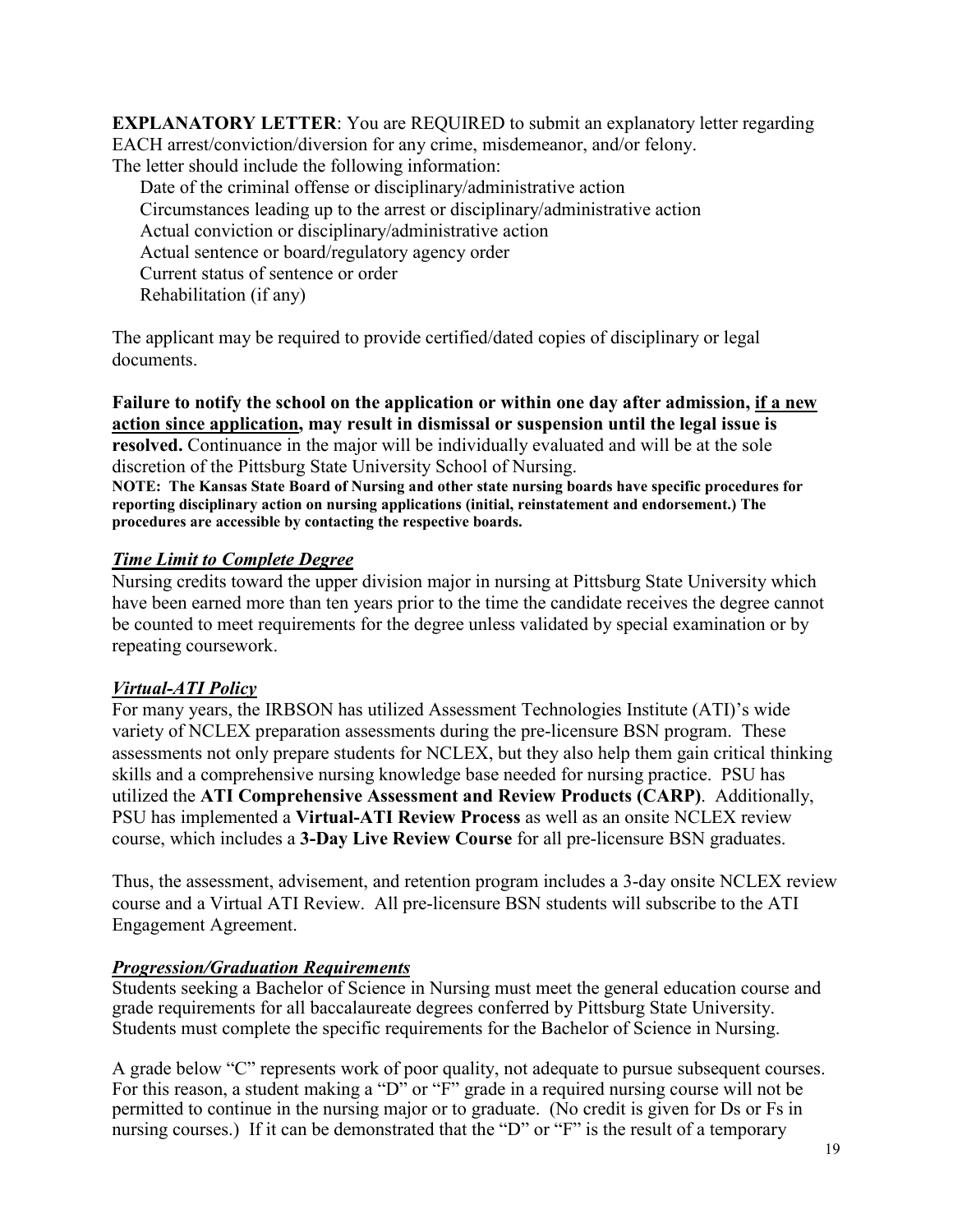problem which has been corrected, the student may be readmitted with the approval and recommendations of the faculty. The student is responsible for submitting in writing (no e-mails please) an explanation of the temporary problem resulting in unsatisfactory work.

The student together with their advisor will submit an altered degree plan to the Director of the School of Nursing.

Re-admission is dependent on resolution of the temporary problem, available course and clinical space, and faculty approval of the admission.

The student, course faculty, student advisor, and the Director of the School of Nursing may review the student's progress and decide upon course withdrawal as the best option for the student's academic success. Students who receive a second "D" or "F" will not be allowed to continue in the nursing major.

Fourth Semester Pre-RN Licensure clinical majors: The student, faculty, and Director of the School of Nursing may determine that an incomplete will be given to allow additional opportunity for documentation of required competencies prior to completion of course, graduation and/or endorsement for NCLEX-RN.

Statements of the course requirements and grading policy are a part of the course syllabus. The policy for each clinical nursing course states that the clinical portion of the course is graded on a pass/fail basis and the evaluation tools are identified. A student must receive a "pass" in the clinical component to progress in the program. If the clinical grade is unsatisfactory, an "F" will be the letter grade recorded for the course. Unprofessional and/or unethical behavior is considered grounds for immediate dismissal from the nursing program. Students are required to participate in the schools Intensive Assessment, Advisement and Enrichment (IAAE) program.

PSU nursing students must participate in the School of Nursing's testing package, for which students incur the cost. The package includes entrance & exit exams that are administered prior to admission and prior to graduation, Virtual ATI Review, and an ATI Live Review.

The testing package includes specialty exams that demonstrate knowledge of the course content. Results are compared to national standards. Students receive feedback regarding areas for further study. For every course that administers a specific exam, the test is a course requirement and students are required to meet the established benchmark.

If more than two proctored exams are required to demonstrate competency in any course, there will be an additional cost that is the responsibility of the student. The additional cost is determined by ATI.

Pre-RN Licensure students **will not be** admitted to fourth semester courses unless all general education courses have been completed with acceptable grades. If a pre-licensure student is found to be enrolled in a fourth semester course without completing all the required general education courses and nursing prerequisites, the student may be dropped from the course (Approved NDO 05/14/04).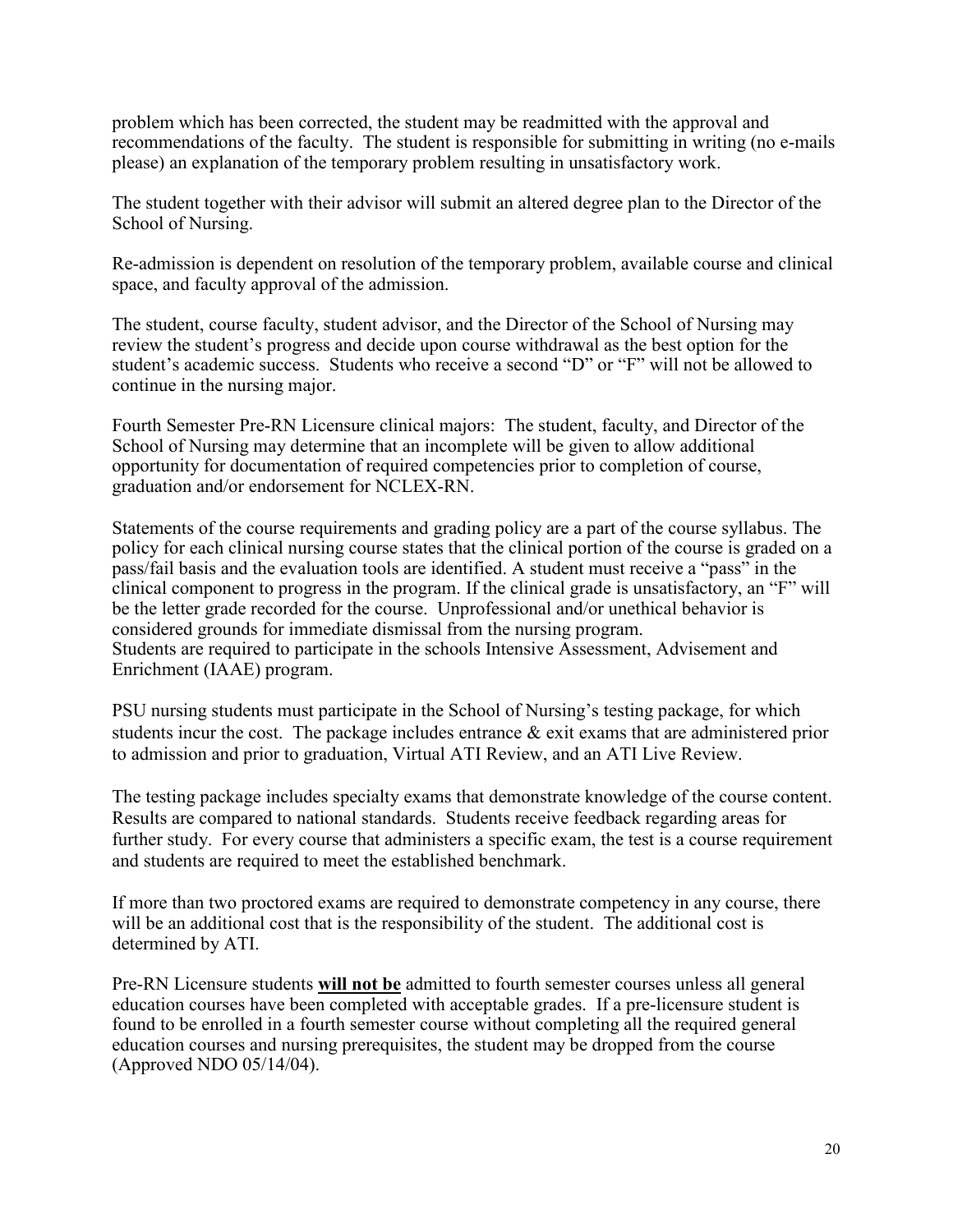## *Incomplete Policy*

With an incomplete, zero credit is given (zero grade points per semester hour). An incomplete is temporarily recorded as the grade when a student is granted an extension of time because course work could not be completed for reasons beyond the student's control. Credit is postponed and the course is not included in the student's grade point average. An incomplete not removed within one semester, excluding summer session, shall be regarded as a failure and the grade will be changed to F and included in the computation of the student's GPA. If you feel you qualify for an Incomplete grade, you should visit with your instructor and **not assume** an IN grade will be assigned automatically.

#### *Eligibility to take NCLEX-RN Exam*

Individuals with a misdemeanor or felony history should be aware that Kansas or other states, may deny them permission to take the NCLEX-RN exam. Those with felonies against persons will be denied permission to take the NCLEX-RN exam. Those with misdemeanor or felony histories should contact the Kansas State Board of Nursing legal department at 785-296-4324 for information regarding Kansas State Board of Nursing application requirements. The Kansas State Board of Nursing may also be contacted at the following address:

Kansas State Board of Nursing, Landon State Office Building, 900 SW Jackson, Suite 1051, Topeka, Kansas 66612-1256. Please contact other state boards for their requirements if testing outside of Kansas.

Disciplinary Action: If you have been disciplined by any Board (e.g. professional licensure) or governmental agency (e.g. Department of Health and Environment regarding CNA, HHA, CMA Certification, Department of Revenue regarding a driver's license suspension, cancellation and/or revocation for any reason), you are **REQUIRED** to provide a certified/dated copy of that Board order or disciplinary/administrative action to the Kansas State Board of Nursing. Please contact other state boards for their requirements if testing outside of Kansas.

## *Transfer Policy*

Applications from individuals wishing to transfer to PSU from other nationally accredited nursing programs may be accepted by the School of Nursing if deemed equivalent. The following criteria will be considered for each transfer applicant:

1. Transfer students must meet all admission requirements as stated in the School of Nursing Program Guide and University Catalog.

2. Nursing prerequisite courses must be completed.

3. The School of Nursing must receive a satisfactory reference from the dean/director/chair of the program from which the student is transferring.

4. Unsatisfactory grades (D or F undergraduate) (C or below graduate) from previous schools are transferred and counted as unsatisfactory grades at PSU. The existing progression policy of the School of Nursing will be implemented with any unsatisfactory grades from the prior nursing program.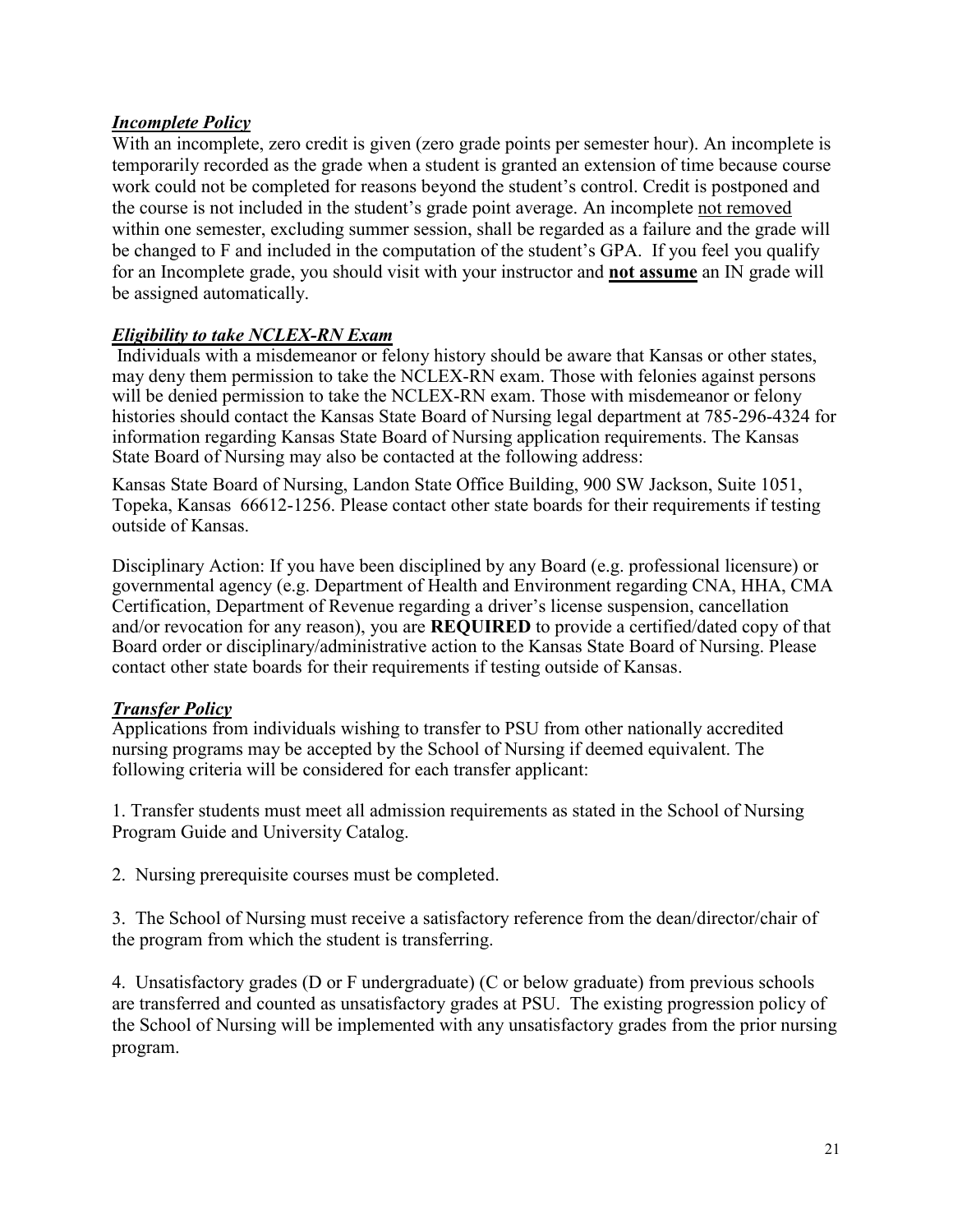5. Each applicant will be evaluated on an individual basis for acceptance to determine placement within the nursing program. ATI pre-test results may be considered. Availability of clinical space may also impact entry.

6. Students accepted must have current immunizations uploaded to My Record Tracker, liability insurance, uniforms, current CPR and any other documented requirements. Health insurance coverage is highly recommended.

7. Students accepted will attend an orientation with discussion of philosophy, mission, purpose and objectives of the program. An educational program on universal precautions must be completed with a proficiency exam before entry into clinical. A student hand book will be provided by the School of Nursing.

8. Graduation requirements as stated in the university catalog must be met before graduation.

9. Students transferring clinical courses will be required to verify satisfactory completion of clinical skills based on the PSU course equivalent.

## *Essential Nursing Physical Functions*

Each student will regularly perform the following activities:

- 1. Remain alert and able to engage in safe patient/client care including being able to respond to patient/client needs in an emergency situation at all moments in time.
- 2. Stand for long periods of time.
- 3. Work or walk at a fast pace.
- 4. Lift heavy objects (25 lbs. or more) several times a day.
- 5. Speak clearly and distinctly.
- 6. Work alternating shifts (8-12 hours).
- 7. Respond appropriately to stress situations (physically, emotionally, and mentally).
- 8. Communicate effectively with physicians, patients, staff and patients' families.
- 9. Write in patient's chart (a legal document) clearly and neatly.
- 10. Hear a telephone ring and have the ability to take orders over the telephone.
- 11. Hear vital signs with stethoscope to assess blood pressure, heart rate, lung and vascular and abdominal sounds.
- 12. Hear beepers, alarms, etc. requiring quick response and have physical ability to respond quickly.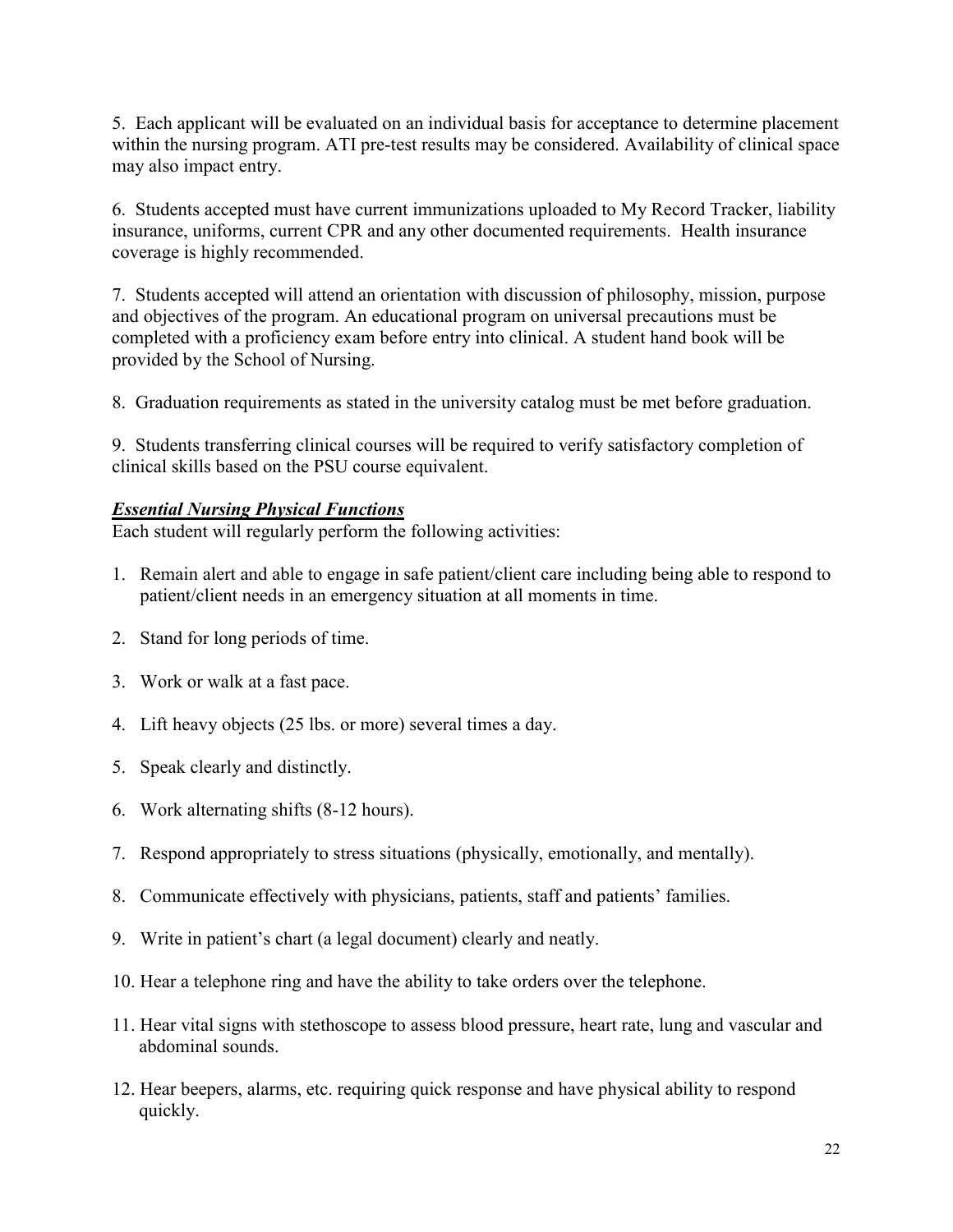**Students, if admitted to the nursing program, are required to follow the Health Impairment in Clinical Practicum Experiences policy which is available for viewing in the 2019-2020 BSN Student Handbook located on the School of Nursing website www.pittstate.edu/nursing. If you have questions about this policy, please contact the Director of the Irene Ransom Bradley School of Nursing, Dr. Cheryl Giefer or Ms. Cindy Johnson, Director of the Office of Institutional Equity, 218 Russ Hall, Pittsburg State University, Pittsburg, KS. 66762, telephone (620) 235-4185.**

## **Special Programs**

## *Continuing Education for Nurses*

The School of Nursing is approved by the Kansas State Board of Nursing as a long term provider of continuing education offerings. A series of programs is offered throughout the year which meet the mandatory continuing education requirements for relicensure of registered nurses and licensed practical nurses.

## *Financial Assistance*

Students seeking financial aid should contact the Office of Student Financial Assistance. The Office of Student Financial Assistance administers a range of scholarships, grants and loans.

After admission to the nursing major, each student may apply on-line for the scholarships administered by the School of Nursing. The recipients are selected by a committee according to established criteria.

For further information regarding the School of Nursing or to make an appointment with an advisor, please contact:

> Pittsburg State University Irene Ransom Bradley School of Nursing McPherson Hall Pittsburg, Kansas 66762

(620) 235-4431 (Nursing Office)

(620) 235-4449 (Fax Number)

Website: [www.pittstate.edu/nursi](http://www.pittstate.edu/nurs)ng

E-mail: emiddendorf@pittstate.edu

E-mail: [jhudiburg@pittstate.edu](mailto:jhudiburg@pittstate.edu)